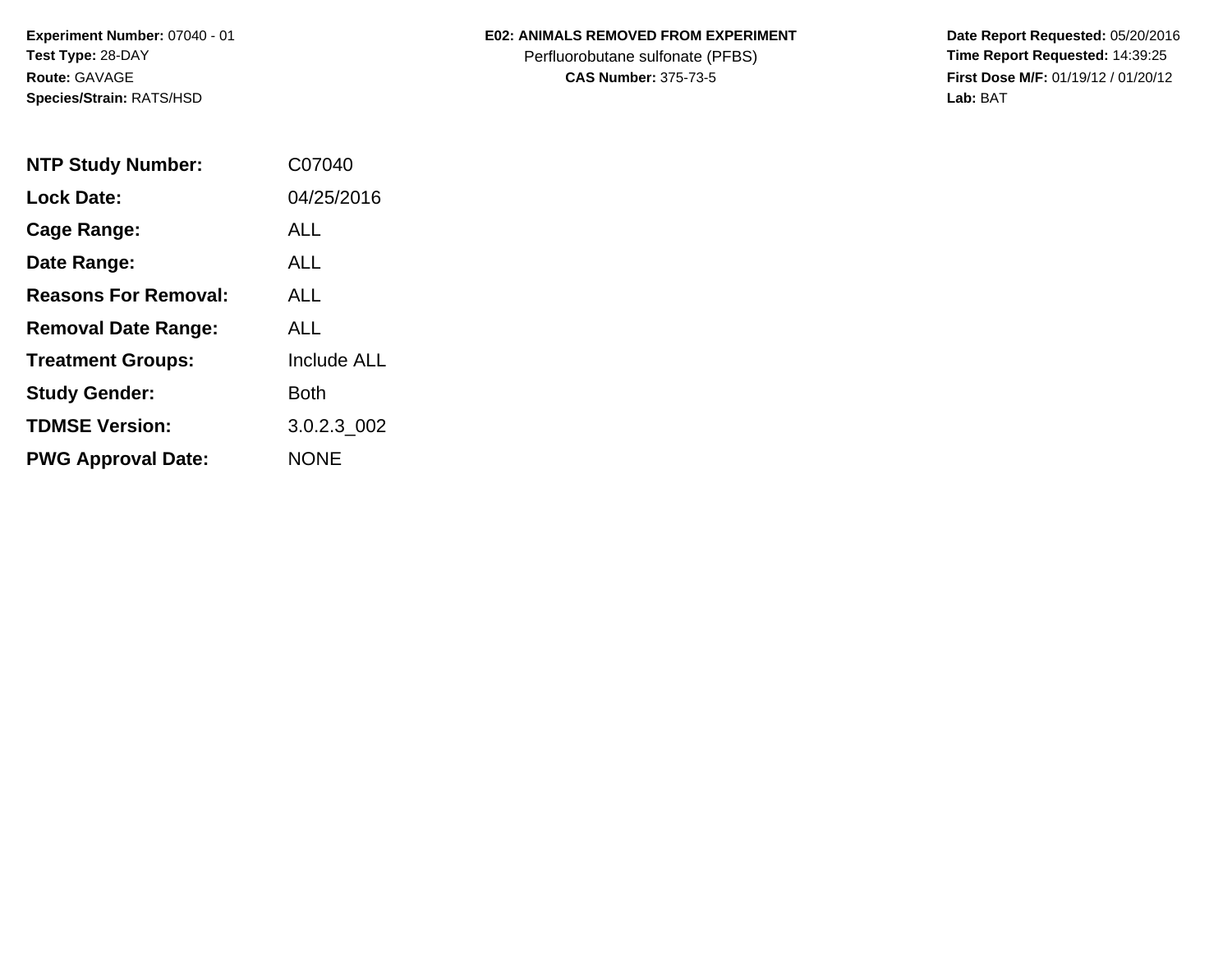### **E02: ANIMALS REMOVED FROM EXPERIMENT**

Perfluorobutane sulfonate (PFBS)<br>**CAS Number:** 375-73-5

 **Date Report Requested:** 05/20/2016 **First Dose M/F:** 01/19/12 / 01/20/12<br>Lab: BAT **Lab:** BAT

**Species/Strain:** RATS/HSD

**Route:** GAVAGE

### **ANIMAL REMOVALS CHRONOLOGICALLY**

**MALE**

| <b>TREATMENT</b> | CAGE | ANIMAL<br>ID | REMOVAL<br>DATE | <b>REMOVAL</b><br>TIME | DAY | <b>WEEK</b> | TERMINAL<br><b>WEIGHT</b> | <b>REMOVAL</b><br><b>WEIGHT</b><br><b>STATUS</b> | <b>REASON</b><br><b>FOR</b><br><b>REMOVAL</b> | <b>REMOVAL</b><br>CLINICAL<br><b>OBSERVATIONS</b> |
|------------------|------|--------------|-----------------|------------------------|-----|-------------|---------------------------|--------------------------------------------------|-----------------------------------------------|---------------------------------------------------|
| 0mg/kg/d M       |      |              |                 |                        |     |             |                           |                                                  |                                               |                                                   |
|                  | 25   | 151          | 02/16/12        | 06:23                  | 29  | 5           | 358.8                     |                                                  | <b>TSAC</b>                                   | Unremarkable                                      |
|                  | 25   | 152          | 02/16/12        | 06:24                  | 29  | 5           | 319.5                     |                                                  | TSAC                                          | Unremarkable                                      |
|                  | 25   | 153          | 02/16/12        | 06:24                  | 29  | 5           | 357.7                     |                                                  | TSAC                                          | Unremarkable                                      |
|                  | 25   | 155          | 02/16/12        | 06:25                  | 29  | 5           | 342.5                     |                                                  | <b>TSAC</b>                                   | Unremarkable                                      |
|                  | 25   | 154          | 02/16/12        | 06:25                  | 29  | 5           | 325.8                     |                                                  | <b>TSAC</b>                                   | Unremarkable                                      |
|                  | 26   | 156          | 02/16/12        | 06:26                  | 29  | 5           | 334.4                     |                                                  | <b>TSAC</b>                                   | Unremarkable                                      |
|                  | 26   | 157          | 02/16/12        | 06:26                  | 29  | 5           | 337.0                     |                                                  | <b>TSAC</b>                                   | Unremarkable                                      |
|                  | 26   | 158          | 02/16/12        | 06:26                  | 29  | 5           | 336.8                     |                                                  | TSAC                                          | Unremarkable                                      |
|                  | 26   | 159          | 02/16/12        | 06:27                  | 29  | 5           | 314.5                     |                                                  | <b>TSAC</b>                                   | Unremarkable                                      |
|                  | 26   | 160          | 02/16/12        | 06:28                  | 29  | 5           | 387.7                     |                                                  | TSAC                                          | Unremarkable                                      |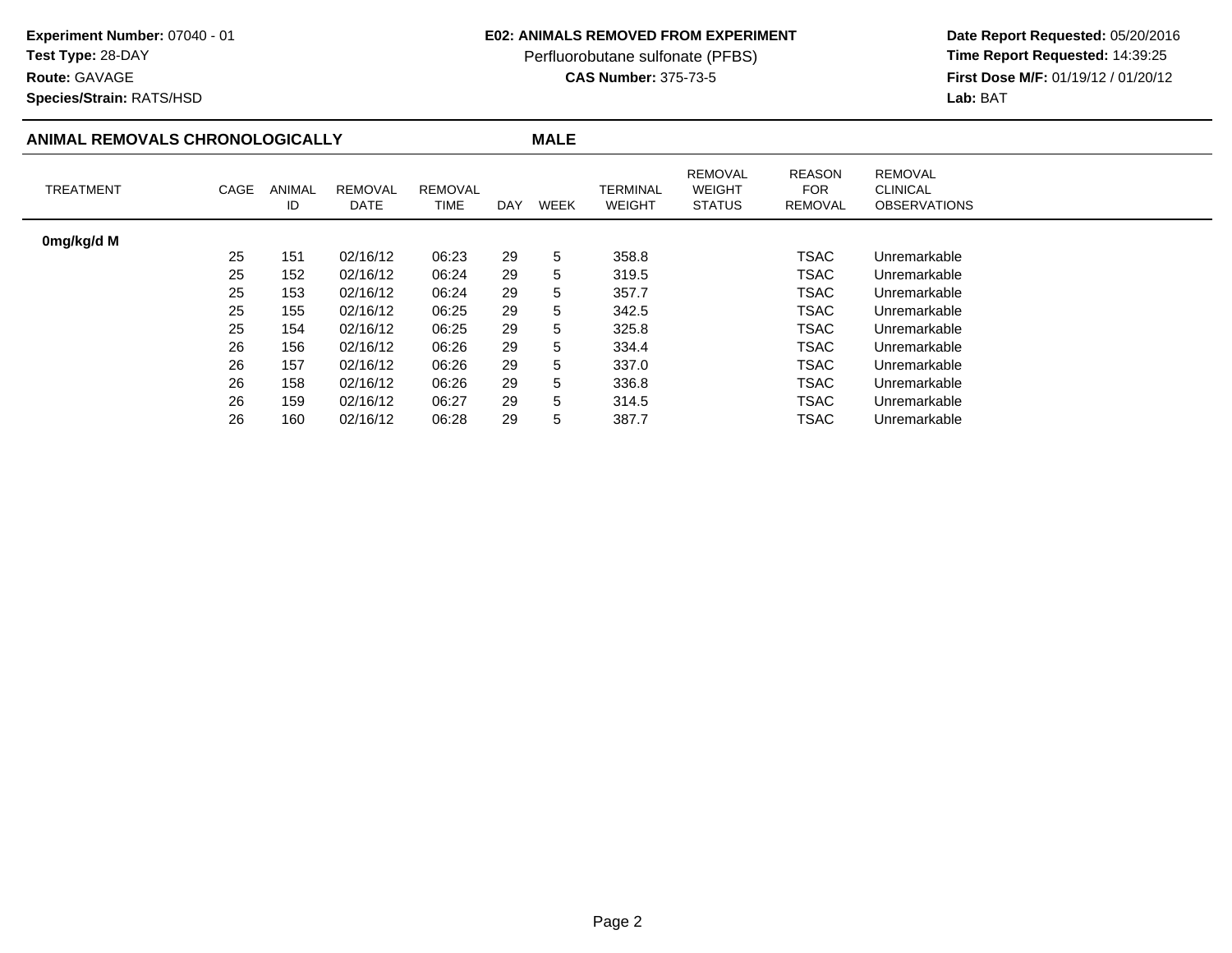## **Test Type:** 28-DAY

**Route:** GAVAGE

**Species/Strain:** RATS/HSD

### **E02: ANIMALS REMOVED FROM EXPERIMENT**

Perfluorobutane sulfonate (PFBS)<br>**CAS Number:** 375-73-5

| ANIMAL REMOVALS CHRONOLOGICALLY |      |              |                        |                 |     | <b>MALE</b> |                           |                                                  |                                        |                                                          |  |
|---------------------------------|------|--------------|------------------------|-----------------|-----|-------------|---------------------------|--------------------------------------------------|----------------------------------------|----------------------------------------------------------|--|
| <b>TREATMENT</b>                | CAGE | ANIMAL<br>ID | <b>REMOVAL</b><br>DATE | REMOVAL<br>TIME | DAY | <b>WEEK</b> | TERMINAL<br><b>WEIGHT</b> | <b>REMOVAL</b><br><b>WEIGHT</b><br><b>STATUS</b> | <b>REASON</b><br><b>FOR</b><br>REMOVAL | <b>REMOVAL</b><br><b>CLINICAL</b><br><b>OBSERVATIONS</b> |  |
| 62.6mg/kg/d M                   |      |              |                        |                 |     |             |                           |                                                  |                                        |                                                          |  |
|                                 | 27   | 161          | 02/16/12               | 06:28           | 29  | 5           | 344.3                     |                                                  | <b>TSAC</b>                            | Unremarkable                                             |  |
|                                 | 27   | 162          | 02/16/12               | 06:29           | 29  | 5           | 340.3                     |                                                  | <b>TSAC</b>                            | Unremarkable                                             |  |
|                                 | 27   | 163          | 02/16/12               | 06:29           | 29  | 5           | 308.6                     |                                                  | <b>TSAC</b>                            | Unremarkable                                             |  |
|                                 | 27   | 164          | 02/16/12               | 06:29           | 29  | 5           | 370.0                     |                                                  | TSAC                                   | Unremarkable                                             |  |
|                                 | 27   | 165          | 02/16/12               | 06:30           | 29  | 5           | 339.5                     |                                                  | <b>TSAC</b>                            | Unremarkable                                             |  |
|                                 | 28   | 166          | 02/16/12               | 06:31           | 29  | 5           | 342.9                     |                                                  | TSAC                                   | Unremarkable                                             |  |
|                                 | 28   | 167          | 02/16/12               | 06:31           | 29  | 5           | 366.2                     |                                                  | <b>TSAC</b>                            | Unremarkable                                             |  |
|                                 | 28   | 168          | 02/16/12               | 06:32           | 29  | 5           | 322.0                     |                                                  | TSAC                                   | Unremarkable                                             |  |
|                                 | 28   | 169          | 02/16/12               | 06:32           | 29  | 5           | 294.3                     |                                                  | <b>TSAC</b>                            | Unremarkable                                             |  |
|                                 | 28   | 170          | 02/16/12               | 06:33           | 29  | 5           | 324.2                     |                                                  | TSAC                                   | Unremarkable                                             |  |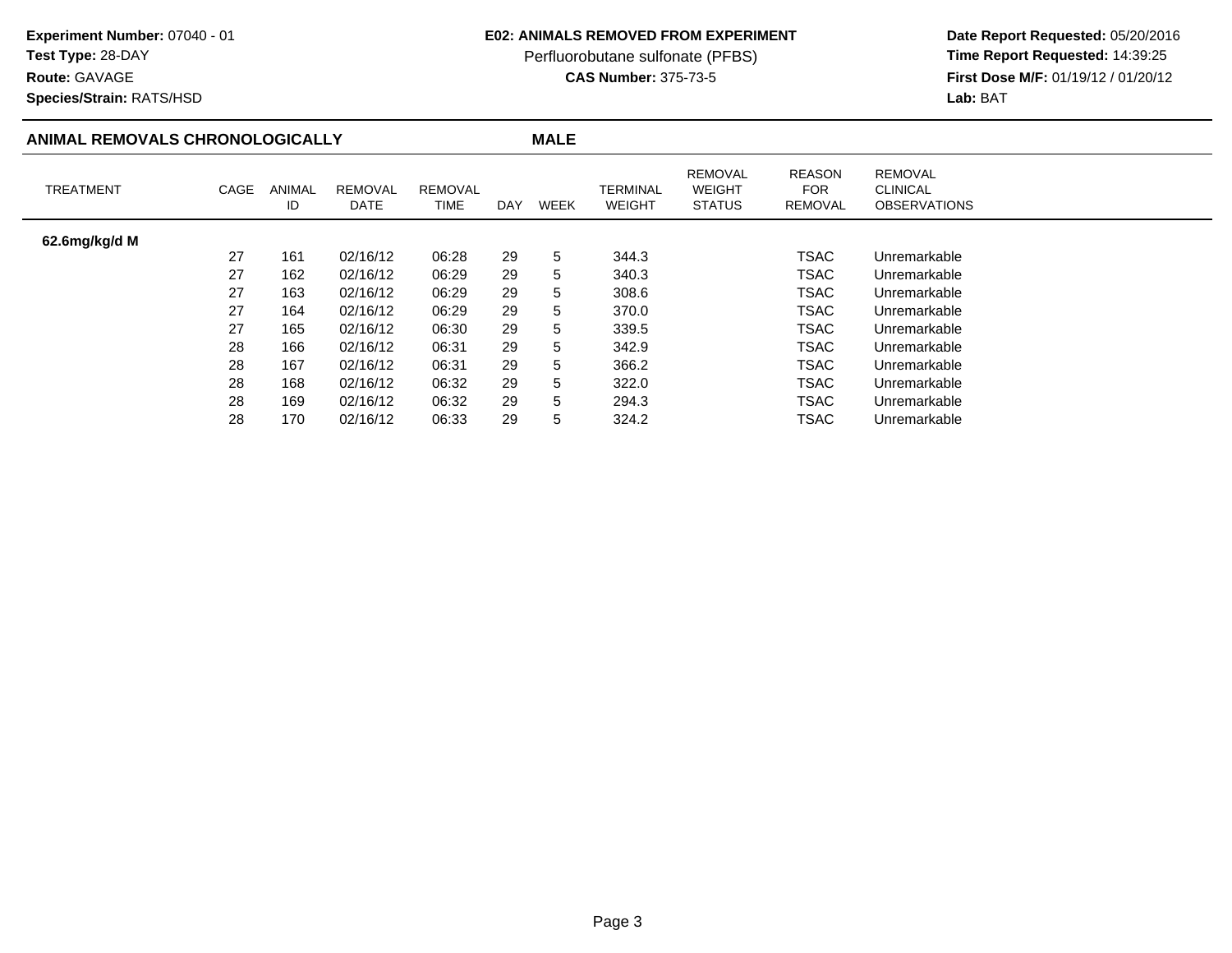# **Test Type:** 28-DAY

**Route:** GAVAGE

**Species/Strain:** RATS/HSD

### **E02: ANIMALS REMOVED FROM EXPERIMENT**

Perfluorobutane sulfonate (PFBS)<br>**CAS Number:** 375-73-5

| ANIMAL REMOVALS CHRONOLOGICALLY |      |              |                        |                 |     | <b>MALE</b> |                           |                                           |                                               |                                                          |  |
|---------------------------------|------|--------------|------------------------|-----------------|-----|-------------|---------------------------|-------------------------------------------|-----------------------------------------------|----------------------------------------------------------|--|
| <b>TREATMENT</b>                | CAGE | ANIMAL<br>ID | <b>REMOVAL</b><br>DATE | REMOVAL<br>TIME | DAY | <b>WEEK</b> | TERMINAL<br><b>WEIGHT</b> | REMOVAL<br><b>WEIGHT</b><br><b>STATUS</b> | <b>REASON</b><br><b>FOR</b><br><b>REMOVAL</b> | <b>REMOVAL</b><br><b>CLINICAL</b><br><b>OBSERVATIONS</b> |  |
| 125mg/kg/d M                    |      |              |                        |                 |     |             |                           |                                           |                                               |                                                          |  |
|                                 | 29   | 171          | 02/16/12               | 06:34           | 29  | 5           | 392.7                     |                                           | <b>TSAC</b>                                   | Unremarkable                                             |  |
|                                 | 29   | 172          | 02/16/12               | 06:34           | 29  | 5           | 323.7                     |                                           | <b>TSAC</b>                                   | Unremarkable                                             |  |
|                                 | 29   | 173          | 02/16/12               | 06:35           | 29  | 5           | 348.1                     |                                           | <b>TSAC</b>                                   | Unremarkable                                             |  |
|                                 | 29   | 174          | 02/16/12               | 06:36           | 29  | 5           | 349.2                     |                                           | <b>TSAC</b>                                   | Unremarkable                                             |  |
|                                 | 29   | 175          | 02/16/12               | 06:37           | 29  | 5           | 358.5                     |                                           | <b>TSAC</b>                                   | Unremarkable                                             |  |
|                                 | 30   | 176          | 02/16/12               | 06:39           | 29  | 5           | 348.3                     |                                           | <b>TSAC</b>                                   | Unremarkable                                             |  |
|                                 | 30   | 177          | 02/16/12               | 06:39           | 29  | 5           | 396.4                     |                                           | TSAC                                          | Unremarkable                                             |  |
|                                 | 30   | 178          | 02/16/12               | 06:40           | 29  | 5           | 330.7                     |                                           | <b>TSAC</b>                                   | Unremarkable                                             |  |
|                                 | 30   | 179          | 02/16/12               | 06:41           | 29  | 5           | 319.5                     |                                           | <b>TSAC</b>                                   | Unremarkable                                             |  |
|                                 | 30   | 180          | 02/16/12               | 06:41           | 29  | 5           | 322.5                     |                                           | <b>TSAC</b>                                   | Unremarkable                                             |  |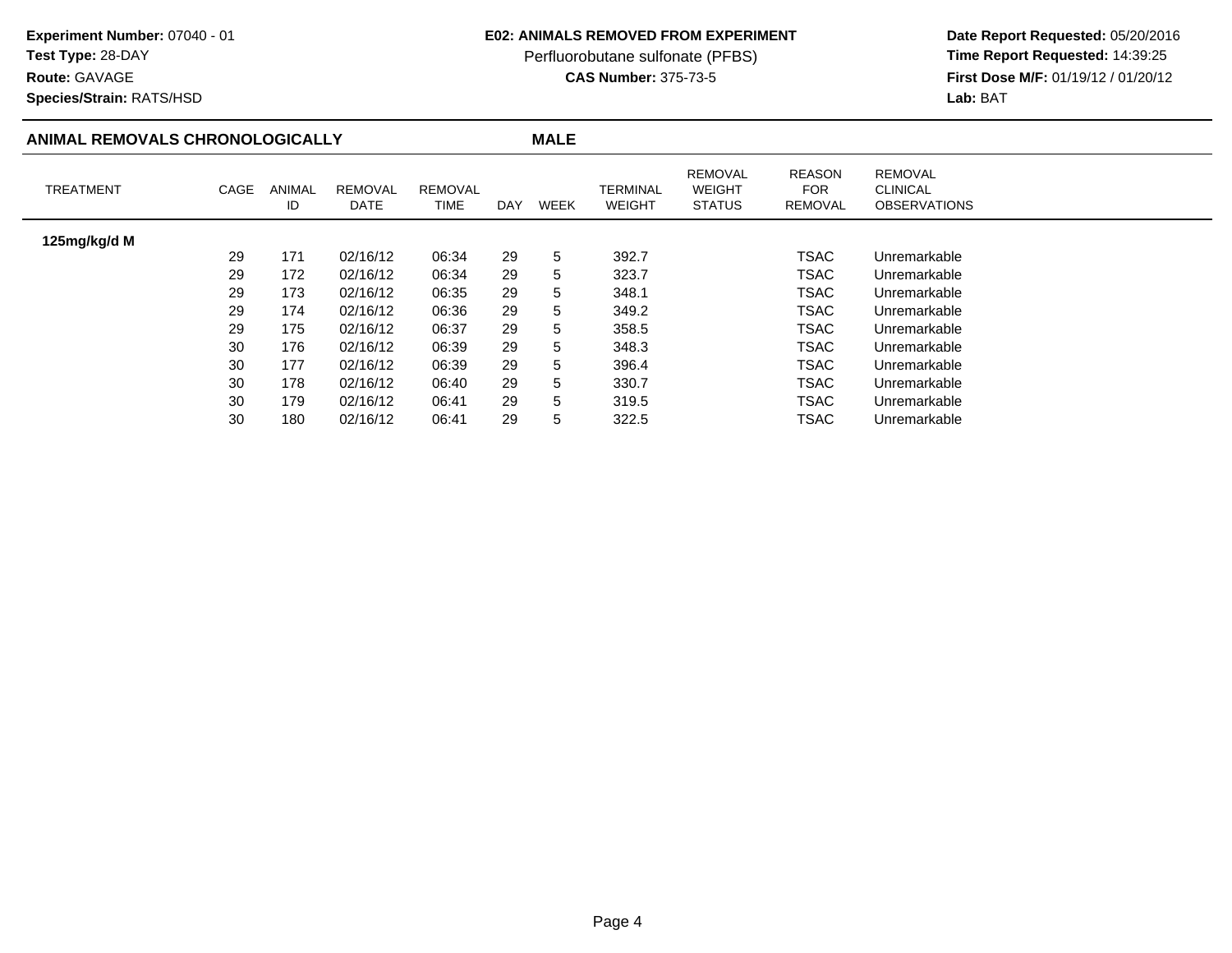# **Test Type:** 28-DAY

**Route:** GAVAGE

**Species/Strain:** RATS/HSD

### **E02: ANIMALS REMOVED FROM EXPERIMENT**

Perfluorobutane sulfonate (PFBS)<br>**CAS Number:** 375-73-5

| ANIMAL REMOVALS CHRONOLOGICALLY |      |              |                        |                        |            | <b>MALE</b> |                           |                                                  |                                        |                                                          |  |
|---------------------------------|------|--------------|------------------------|------------------------|------------|-------------|---------------------------|--------------------------------------------------|----------------------------------------|----------------------------------------------------------|--|
| <b>TREATMENT</b>                | CAGE | ANIMAL<br>ID | <b>REMOVAL</b><br>DATE | <b>REMOVAL</b><br>TIME | <b>DAY</b> | <b>WEEK</b> | TERMINAL<br><b>WEIGHT</b> | <b>REMOVAL</b><br><b>WEIGHT</b><br><b>STATUS</b> | <b>REASON</b><br><b>FOR</b><br>REMOVAL | <b>REMOVAL</b><br><b>CLINICAL</b><br><b>OBSERVATIONS</b> |  |
| 250mg/kg/d M                    |      |              |                        |                        |            |             |                           |                                                  |                                        |                                                          |  |
|                                 | 31   | 181          | 02/16/12               | 06:42                  | 29         | 5           | 344.1                     |                                                  | <b>TSAC</b>                            | Unremarkable                                             |  |
|                                 | 31   | 182          | 02/16/12               | 06:42                  | 29         | 5           | 312.0                     |                                                  | <b>TSAC</b>                            | Unremarkable                                             |  |
|                                 | 31   | 183          | 02/16/12               | 06:43                  | 29         | 5           | 313.4                     |                                                  | <b>TSAC</b>                            | Unremarkable                                             |  |
|                                 | 31   | 184          | 02/16/12               | 06:44                  | 29         | 5           | 385.0                     |                                                  | TSAC                                   | Unremarkable                                             |  |
|                                 | 31   | 185          | 02/16/12               | 06:44                  | 29         | 5           | 375.2                     |                                                  | <b>TSAC</b>                            | Unremarkable                                             |  |
|                                 | 32   | 186          | 02/16/12               | 06:46                  | 29         | 5           | 341.4                     |                                                  | <b>TSAC</b>                            | Unremarkable                                             |  |
|                                 | 32   | 187          | 02/16/12               | 06:47                  | 29         | 5           | 340.6                     |                                                  | <b>TSAC</b>                            | Unremarkable                                             |  |
|                                 | 32   | 188          | 02/16/12               | 06:47                  | 29         | 5           | 329.0                     |                                                  | TSAC                                   | Unremarkable                                             |  |
|                                 | 32   | 189          | 02/16/12               | 06:48                  | 29         | 5           | 339.4                     |                                                  | <b>TSAC</b>                            | Unremarkable                                             |  |
|                                 | 32   | 190          | 02/16/12               | 06:48                  | 29         | 5           | 401.7                     |                                                  | <b>TSAC</b>                            | Unremarkable                                             |  |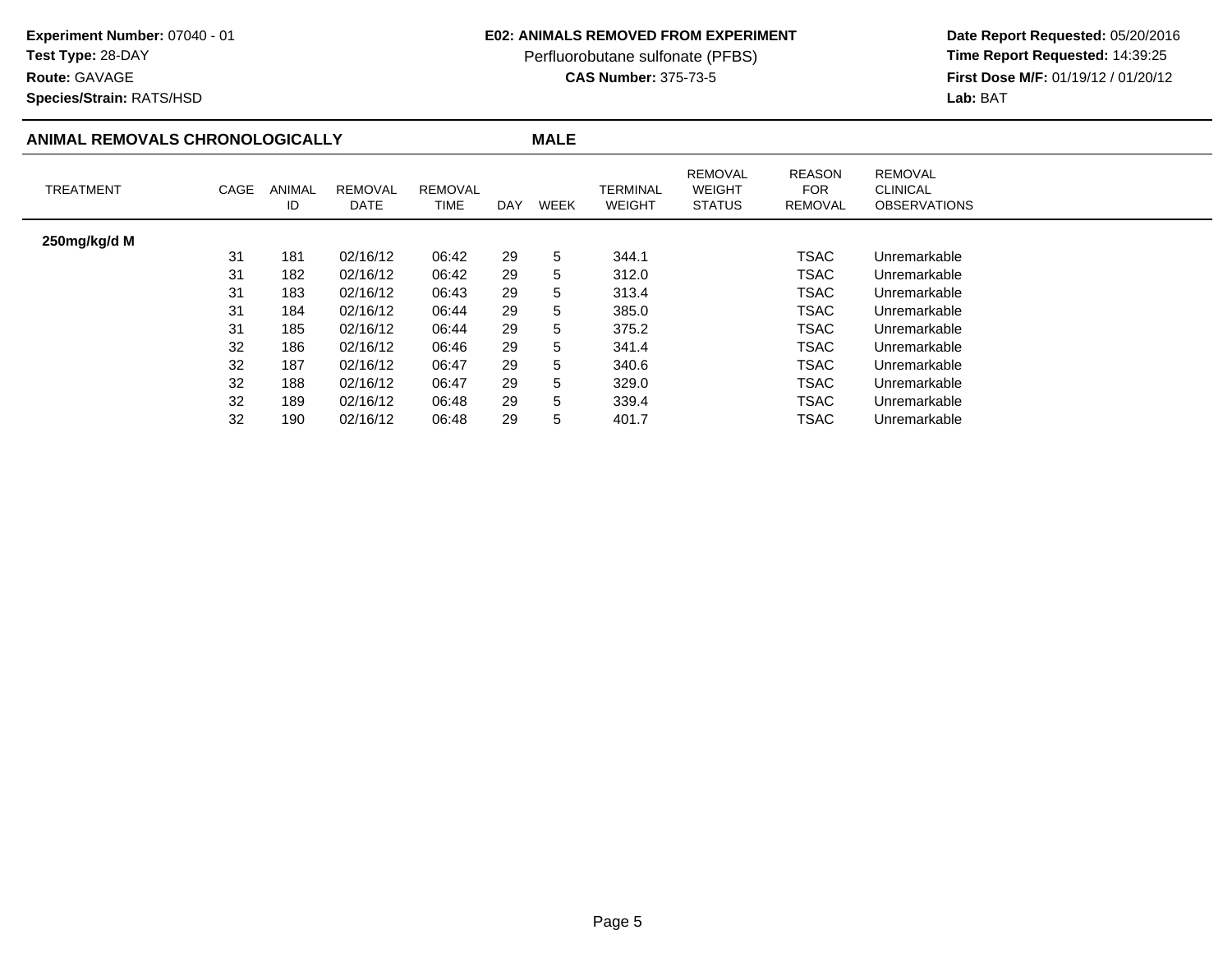**Route:** GAVAGE

**Species/Strain:** RATS/HSD

#### **E02: ANIMALS REMOVED FROM EXPERIMENT**

Perfluorobutane sulfonate (PFBS)<br>**CAS Number:** 375-73-5

| ANIMAL REMOVALS CHRONOLOGICALLY |      |                     |                        |                        |            | <b>MALE</b> |                           |                                                  |                                        |                                                          |
|---------------------------------|------|---------------------|------------------------|------------------------|------------|-------------|---------------------------|--------------------------------------------------|----------------------------------------|----------------------------------------------------------|
| <b>TREATMENT</b>                | CAGE | <b>ANIMAL</b><br>ID | <b>REMOVAL</b><br>DATE | <b>REMOVAL</b><br>TIME | <b>DAY</b> | <b>WEEK</b> | TERMINAL<br><b>WEIGHT</b> | <b>REMOVAL</b><br><b>WEIGHT</b><br><b>STATUS</b> | <b>REASON</b><br><b>FOR</b><br>REMOVAL | <b>REMOVAL</b><br><b>CLINICAL</b><br><b>OBSERVATIONS</b> |
| 500mg/kg/d M                    |      |                     |                        |                        |            |             |                           |                                                  |                                        |                                                          |
|                                 | 33   | 191                 | 02/16/12               | 06:50                  | 29         | 5           | 329.3                     |                                                  | <b>TSAC</b>                            | Unremarkable                                             |
|                                 | 33   | 192                 | 02/16/12               | 06:51                  | 29         | 5           | 347.5                     |                                                  | <b>TSAC</b>                            | Unremarkable                                             |
|                                 | 33   | 193                 | 02/16/12               | 06:52                  | 29         | 5           | 332.7                     |                                                  | <b>TSAC</b>                            | Unremarkable                                             |
|                                 | 33   | 194                 | 02/16/12               | 06:52                  | 29         | 5           | 292.6                     |                                                  | TSAC                                   | Unremarkable                                             |
|                                 | 33   | 195                 | 02/16/12               | 06:53                  | 29         | 5           | 283.4                     |                                                  | <b>TSAC</b>                            | Unremarkable                                             |
|                                 | 34   | 196                 | 02/16/12               | 06:54                  | 29         | 5           | 311.6                     |                                                  | <b>TSAC</b>                            | Unremarkable                                             |
|                                 | 34   | 197                 | 02/16/12               | 06:54                  | 29         | 5           | 314.7                     |                                                  | TSAC                                   | Unremarkable                                             |
|                                 | 34   | 198                 | 02/16/12               | 06:55                  | 29         | 5           | 311.6                     |                                                  | <b>TSAC</b>                            | Unremarkable                                             |
|                                 | 34   | 199                 | 02/16/12               | 06:56                  | 29         | 5           | 321.4                     |                                                  | TSAC                                   | Unremarkable                                             |
|                                 | 34   | 200                 | 02/16/12               | 06:57                  | 29         | 5           | 329.6                     |                                                  | <b>TSAC</b>                            | Unremarkable                                             |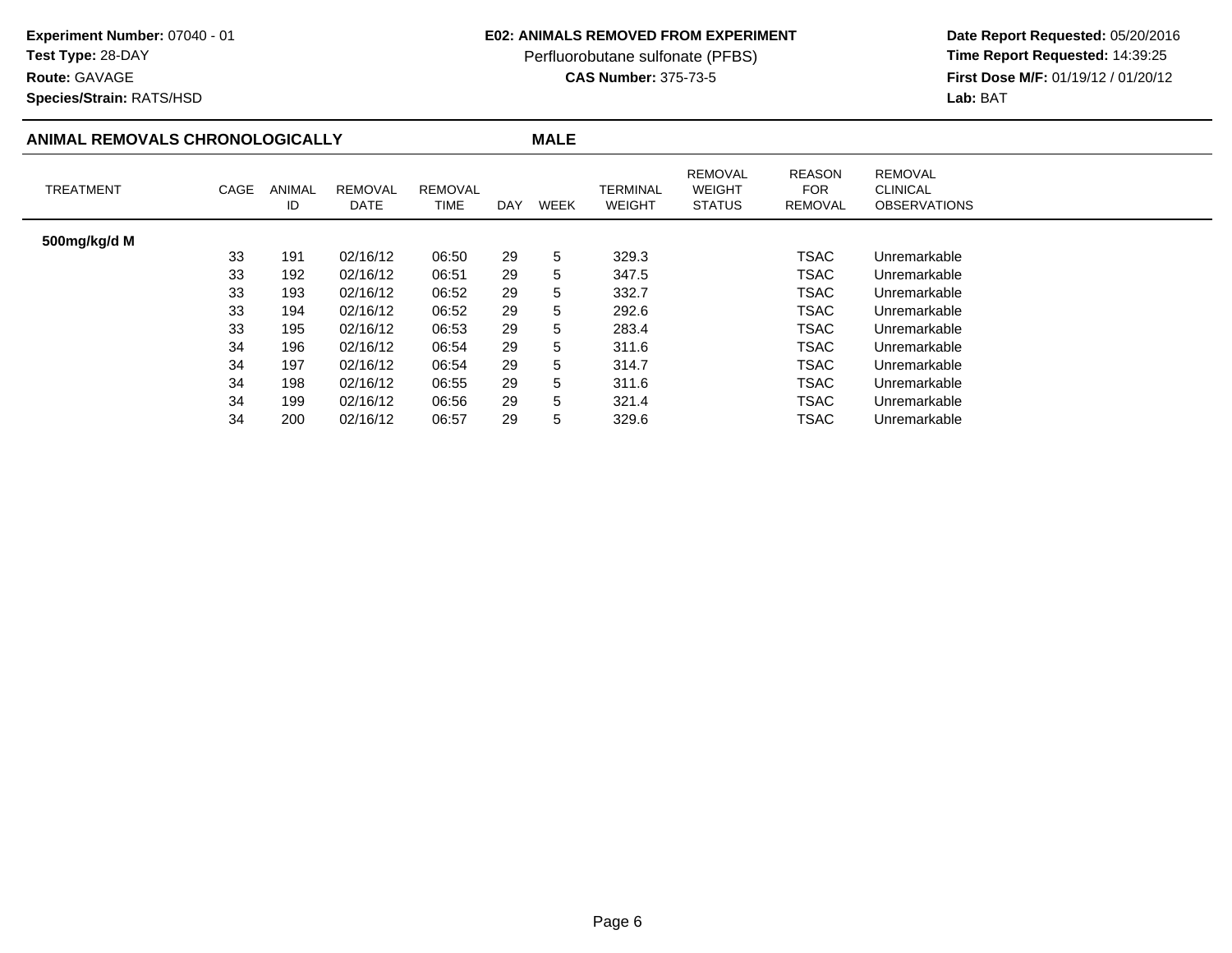**Route:** GAVAGE

**Species/Strain:** RATS/HSD

#### **E02: ANIMALS REMOVED FROM EXPERIMENT**

Perfluorobutane sulfonate (PFBS)<br>**CAS Number:** 375-73-5

| ANIMAL REMOVALS CHRONOLOGICALLY |      |              |                        |                        |            | <b>MALE</b> |                           |                                                  |                                               |                                                          |
|---------------------------------|------|--------------|------------------------|------------------------|------------|-------------|---------------------------|--------------------------------------------------|-----------------------------------------------|----------------------------------------------------------|
| <b>TREATMENT</b>                | CAGE | ANIMAL<br>ID | <b>REMOVAL</b><br>DATE | <b>REMOVAL</b><br>TIME | <b>DAY</b> | WEEK        | TERMINAL<br><b>WEIGHT</b> | <b>REMOVAL</b><br><b>WEIGHT</b><br><b>STATUS</b> | <b>REASON</b><br><b>FOR</b><br><b>REMOVAL</b> | <b>REMOVAL</b><br><b>CLINICAL</b><br><b>OBSERVATIONS</b> |
| 1000mg/kg/d M                   |      |              |                        |                        |            |             |                           |                                                  |                                               |                                                          |
|                                 | 36   | 210          | 01/24/12               | 13:03                  | 6          |             | 244.6                     |                                                  | <b>DACC</b>                                   | Unremarkable                                             |
|                                 | 35   | 201          | 02/02/12               | 10:15                  | 15         | 3           | 203.8                     |                                                  | NATD                                          | Thin                                                     |
|                                 | 36   | 209          | 02/04/12               | 06:22                  | 17         | 3           | 221.4                     |                                                  | NATD                                          | Nasal/Eye Discharge                                      |
|                                 | 35   | 202          | 02/05/12               | 07:56                  | 18         | 3           | 239.2                     |                                                  | <b>NATD</b>                                   | Nasal/Eye Discharge                                      |
|                                 | 35   | 205          | 02/05/12               | 08:00                  | 18         | 3           | 243.8                     |                                                  | <b>NATD</b>                                   | Unremarkable                                             |
|                                 | 36   | 208          | 02/05/12               | 10:55                  | 18         | 3           | 211.4                     |                                                  | <b>NATD</b>                                   | Nasal/Eye Discharge                                      |
|                                 | 36   | 207          | 02/08/12               | 11:00                  | 21         | 3           | 171.3                     |                                                  | <b>NATD</b>                                   | Unremarkable                                             |
|                                 | 35   | 204          | 02/11/12               | 09:50                  | 24         | 4           | 235.9                     |                                                  | <b>NATD</b>                                   | Unremarkable                                             |
|                                 | 35   | 203          | 02/12/12               | 10:55                  | 25         | 4           | 227.7                     |                                                  | <b>NATD</b>                                   | Unremarkable                                             |
|                                 | 36   | 206          | 02/12/12               | 10:59                  | 25         | 4           | 200.0                     |                                                  | <b>NATD</b>                                   | Unremarkable                                             |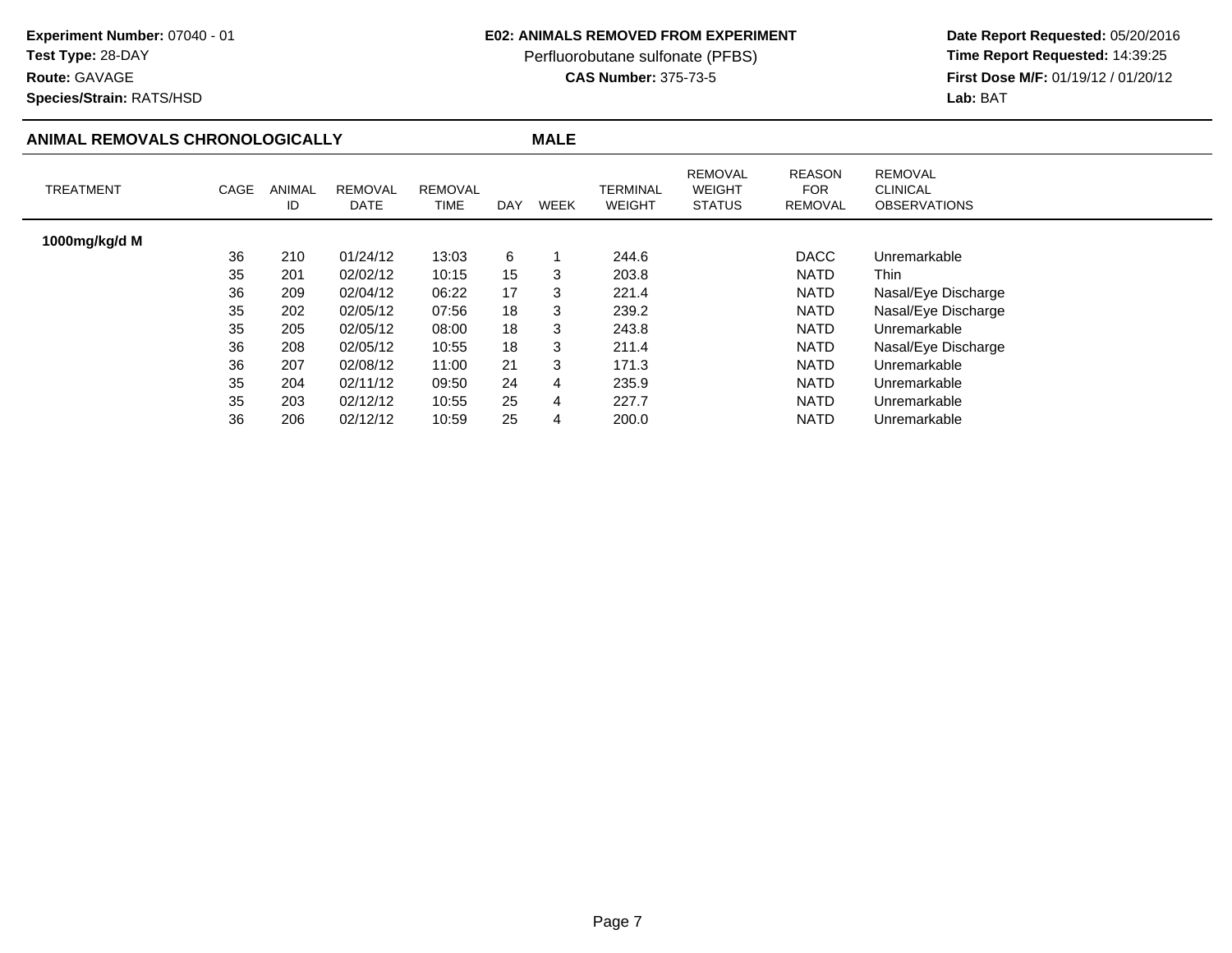# **Test Type:** 28-DAY

**Route:** GAVAGE

**Species/Strain:** RATS/HSD

### **E02: ANIMALS REMOVED FROM EXPERIMENT**

Perfluorobutane sulfonate (PFBS)<br>**CAS Number:** 375-73-5

| ANIMAL REMOVALS CHRONOLOGICALLY |      |              | <b>FEMALE</b>          |                        |     |             |                           |                                                  |                                               |                                                          |
|---------------------------------|------|--------------|------------------------|------------------------|-----|-------------|---------------------------|--------------------------------------------------|-----------------------------------------------|----------------------------------------------------------|
| <b>TREATMENT</b>                | CAGE | ANIMAL<br>ID | <b>REMOVAL</b><br>DATE | <b>REMOVAL</b><br>TIME | DAY | <b>WEEK</b> | TERMINAL<br><b>WEIGHT</b> | <b>REMOVAL</b><br><b>WEIGHT</b><br><b>STATUS</b> | <b>REASON</b><br><b>FOR</b><br><b>REMOVAL</b> | <b>REMOVAL</b><br><b>CLINICAL</b><br><b>OBSERVATIONS</b> |
| 0mg/kg/d F                      |      |              |                        |                        |     |             |                           |                                                  |                                               |                                                          |
|                                 | 37   | 211          | 02/17/12               | 06:31                  | 29  | 5           | 212.7                     |                                                  | <b>TSAC</b>                                   | Unremarkable                                             |
|                                 | 37   | 212          | 02/17/12               | 06:32                  | 29  | 5           | 235.1                     |                                                  | <b>TSAC</b>                                   | Unremarkable                                             |
|                                 | 37   | 213          | 02/17/12               | 06:32                  | 29  | 5           | 231.7                     |                                                  | <b>TSAC</b>                                   | Unremarkable                                             |
|                                 | 37   | 214          | 02/17/12               | 06:32                  | 29  | 5           | 235.1                     |                                                  | <b>TSAC</b>                                   | Unremarkable                                             |
|                                 | 37   | 215          | 02/17/12               | 06:33                  | 29  | 5           | 223.5                     |                                                  | <b>TSAC</b>                                   | Unremarkable                                             |
|                                 | 38   | 216          | 02/17/12               | 06:33                  | 29  | 5           | 251.1                     |                                                  | TSAC                                          | Unremarkable                                             |
|                                 | 38   | 217          | 02/17/12               | 06:34                  | 29  | 5           | 232.4                     |                                                  | <b>TSAC</b>                                   | Unremarkable                                             |
|                                 | 38   | 218          | 02/17/12               | 06:34                  | 29  | 5           | 219.4                     |                                                  | <b>TSAC</b>                                   | Unremarkable                                             |
|                                 | 38   | 219          | 02/17/12               | 06:34                  | 29  | 5           | 240.4                     |                                                  | <b>TSAC</b>                                   | Unremarkable                                             |
|                                 | 38   | 220          | 02/17/12               | 06:35                  | 29  | 5           | 220.2                     |                                                  | <b>TSAC</b>                                   | Unremarkable                                             |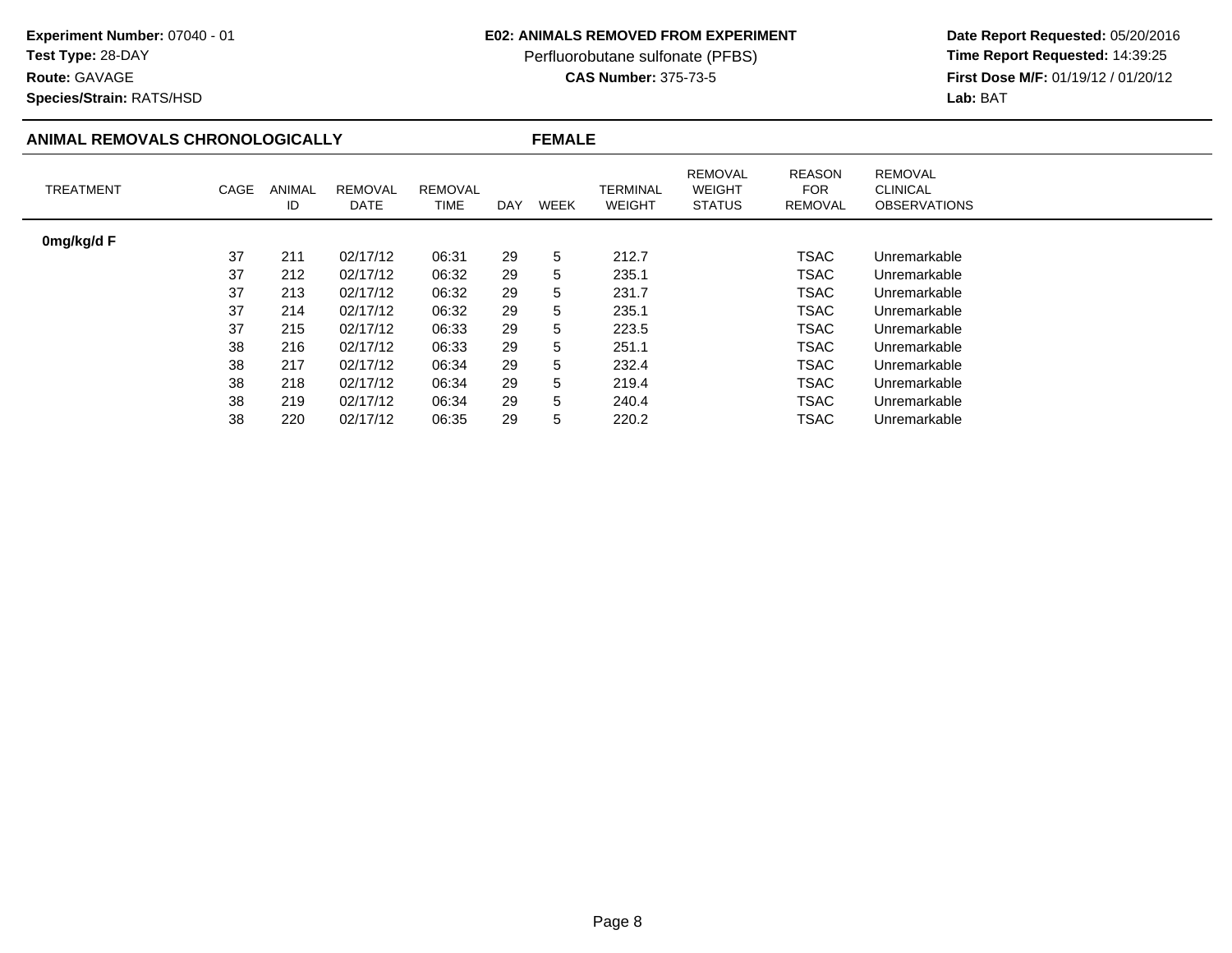# **Test Type:** 28-DAY

**Route:** GAVAGE

**Species/Strain:** RATS/HSD

### **E02: ANIMALS REMOVED FROM EXPERIMENT**

Perfluorobutane sulfonate (PFBS)<br>**CAS Number:** 375-73-5

| ANIMAL REMOVALS CHRONOLOGICALLY |      |                     | <b>FEMALE</b>          |                        |            |             |                           |                                                  |                                               |                                                          |  |
|---------------------------------|------|---------------------|------------------------|------------------------|------------|-------------|---------------------------|--------------------------------------------------|-----------------------------------------------|----------------------------------------------------------|--|
| <b>TREATMENT</b>                | CAGE | <b>ANIMAL</b><br>ID | <b>REMOVAL</b><br>DATE | <b>REMOVAL</b><br>TIME | <b>DAY</b> | <b>WEEK</b> | TERMINAL<br><b>WEIGHT</b> | <b>REMOVAL</b><br><b>WEIGHT</b><br><b>STATUS</b> | <b>REASON</b><br><b>FOR</b><br><b>REMOVAL</b> | <b>REMOVAL</b><br><b>CLINICAL</b><br><b>OBSERVATIONS</b> |  |
| 62.6mg/kg/d F                   |      |                     |                        |                        |            |             |                           |                                                  |                                               |                                                          |  |
|                                 | 39   | 221                 | 02/17/12               | 06:38                  | 29         | 5           | 247.0                     |                                                  | <b>TSAC</b>                                   | Unremarkable                                             |  |
|                                 | 39   | 222                 | 02/17/12               | 06:38                  | 29         | 5           | 242.6                     |                                                  | <b>TSAC</b>                                   | Unremarkable                                             |  |
|                                 | 39   | 223                 | 02/17/12               | 06:39                  | 29         | 5           | 221.6                     |                                                  | <b>TSAC</b>                                   | Unremarkable                                             |  |
|                                 | 39   | 224                 | 02/17/12               | 06:39                  | 29         | 5           | 238.5                     |                                                  | TSAC                                          | Unremarkable                                             |  |
|                                 | 39   | 225                 | 02/17/12               | 06:40                  | 29         | 5           | 221.3                     |                                                  | <b>TSAC</b>                                   | Unremarkable                                             |  |
|                                 | 40   | 227                 | 02/17/12               | 06:41                  | 29         | 5           | 228.4                     |                                                  | <b>TSAC</b>                                   | Unremarkable                                             |  |
|                                 | 40   | 228                 | 02/17/12               | 06:41                  | 29         | 5           | 219.3                     |                                                  | TSAC                                          | Unremarkable                                             |  |
|                                 | 40   | 229                 | 02/17/12               | 06:42                  | 29         | 5           | 229.9                     |                                                  | <b>TSAC</b>                                   | Unremarkable                                             |  |
|                                 | 40   | 230                 | 02/17/12               | 06:42                  | 29         | 5           | 220.4                     |                                                  | TSAC                                          | Unremarkable                                             |  |
|                                 | 40   | 226                 | 02/17/12               | 06:43                  | 29         | 5           | 226.1                     |                                                  | TSAC                                          | Unremarkable                                             |  |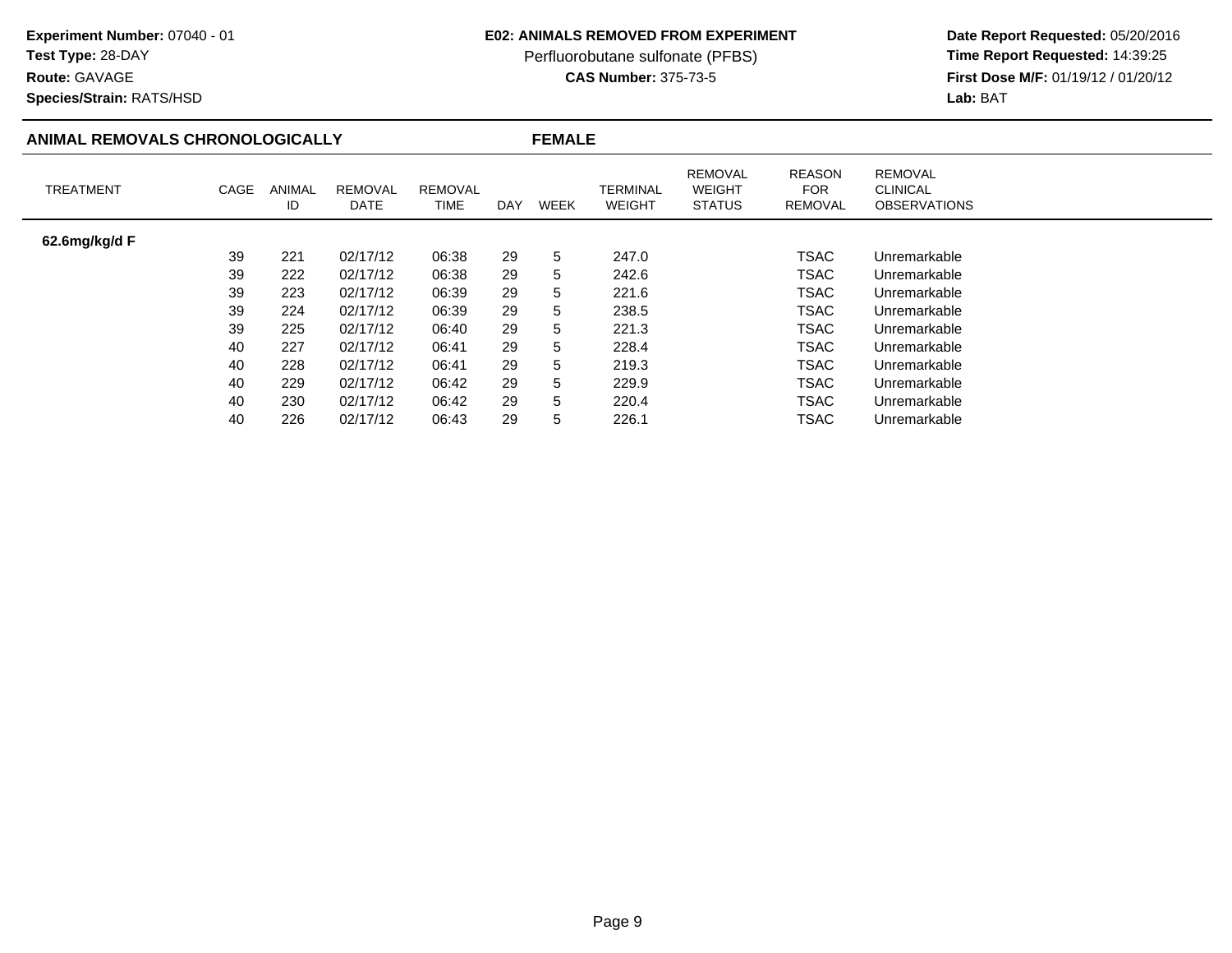# **Test Type:** 28-DAY

**Route:** GAVAGE

**Species/Strain:** RATS/HSD

### **E02: ANIMALS REMOVED FROM EXPERIMENT**

Perfluorobutane sulfonate (PFBS)<br>**CAS Number:** 375-73-5

| ANIMAL REMOVALS CHRONOLOGICALLY |      |              |                        | <b>FEMALE</b>                 |     |      |                           |                                                  |                                        |                                                          |  |
|---------------------------------|------|--------------|------------------------|-------------------------------|-----|------|---------------------------|--------------------------------------------------|----------------------------------------|----------------------------------------------------------|--|
| <b>TREATMENT</b>                | CAGE | ANIMAL<br>ID | <b>REMOVAL</b><br>DATE | <b>REMOVAL</b><br><b>TIME</b> | DAY | WEEK | TERMINAL<br><b>WEIGHT</b> | <b>REMOVAL</b><br><b>WEIGHT</b><br><b>STATUS</b> | <b>REASON</b><br><b>FOR</b><br>REMOVAL | <b>REMOVAL</b><br><b>CLINICAL</b><br><b>OBSERVATIONS</b> |  |
| 125mg/kg/d F                    |      |              |                        |                               |     |      |                           |                                                  |                                        |                                                          |  |
|                                 | 41   | 231          | 02/17/12               | 06:44                         | 29  | 5    | 230.8                     |                                                  | TSAC                                   | Unremarkable                                             |  |
|                                 | 41   | 232          | 02/17/12               | 06:44                         | 29  | 5    | 223.7                     |                                                  | <b>TSAC</b>                            | Unremarkable                                             |  |
|                                 | 41   | 233          | 02/17/12               | 06:44                         | 29  | 5    | 232.5                     |                                                  | <b>TSAC</b>                            | Unremarkable                                             |  |
|                                 | 41   | 234          | 02/17/12               | 06:45                         | 29  | 5    | 224.7                     |                                                  | <b>TSAC</b>                            | Unremarkable                                             |  |
|                                 | 41   | 235          | 02/17/12               | 06:45                         | 29  | 5    | 243.4                     |                                                  | <b>TSAC</b>                            | Unremarkable                                             |  |
|                                 | 42   | 236          | 02/17/12               | 06:46                         | 29  | 5    | 218.3                     |                                                  | <b>TSAC</b>                            | Unremarkable                                             |  |
|                                 | 42   | 237          | 02/17/12               | 06:46                         | 29  | 5    | 231.0                     |                                                  | <b>TSAC</b>                            | Unremarkable                                             |  |
|                                 | 42   | 238          | 02/17/12               | 06:47                         | 29  | 5    | 208.0                     |                                                  | <b>TSAC</b>                            | Unremarkable                                             |  |
|                                 | 42   | 239          | 02/17/12               | 06:47                         | 29  | 5    | 205.4                     |                                                  | TSAC                                   | Unremarkable                                             |  |
|                                 | 42   | 240          | 02/17/12               | 06:47                         | 29  | 5    | 220.6                     |                                                  | TSAC                                   | Unremarkable                                             |  |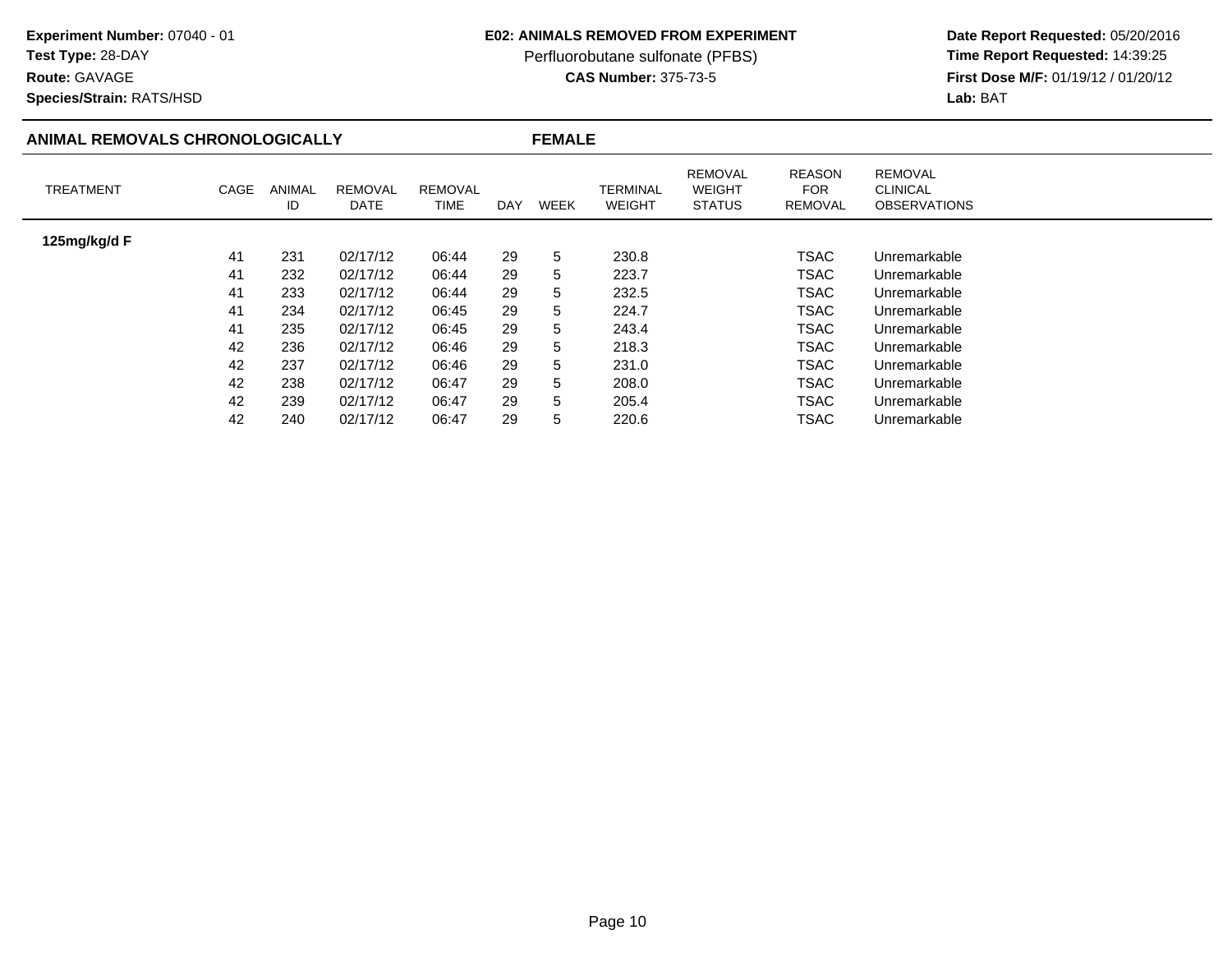**Route:** GAVAGE

**Species/Strain:** RATS/HSD

### **E02: ANIMALS REMOVED FROM EXPERIMENT**

Perfluorobutane sulfonate (PFBS)<br>**CAS Number:** 375-73-5

| ANIMAL REMOVALS CHRONOLOGICALLY |      |                     | <b>FEMALE</b>          |                        |     |      |                           |                                                  |                                        |                                                          |
|---------------------------------|------|---------------------|------------------------|------------------------|-----|------|---------------------------|--------------------------------------------------|----------------------------------------|----------------------------------------------------------|
| <b>TREATMENT</b>                | CAGE | <b>ANIMAL</b><br>ID | <b>REMOVAL</b><br>DATE | <b>REMOVAL</b><br>TIME | DAY | WEEK | TERMINAL<br><b>WEIGHT</b> | <b>REMOVAL</b><br><b>WEIGHT</b><br><b>STATUS</b> | <b>REASON</b><br><b>FOR</b><br>REMOVAL | <b>REMOVAL</b><br><b>CLINICAL</b><br><b>OBSERVATIONS</b> |
| 250mg/kg/d F                    |      |                     |                        |                        |     |      |                           |                                                  |                                        |                                                          |
|                                 | 44   | 249                 | 02/13/12               | 07:48                  | 25  | 4    | 207.5                     |                                                  | <b>NATD</b>                            | Unremarkable                                             |
|                                 | 43   | 241                 | 02/17/12               | 06:49                  | 29  | 5    | 234.9                     |                                                  | TSAC                                   | Unremarkable                                             |
|                                 | 43   | 242                 | 02/17/12               | 06:49                  | 29  | 5    | 214.5                     |                                                  | <b>TSAC</b>                            | Unremarkable                                             |
|                                 | 43   | 243                 | 02/17/12               | 06:50                  | 29  | 5    | 213.4                     |                                                  | <b>TSAC</b>                            | Unremarkable                                             |
|                                 | 43   | 244                 | 02/17/12               | 06:50                  | 29  | 5    | 224.7                     |                                                  | <b>TSAC</b>                            | Unremarkable                                             |
|                                 | 43   | 245                 | 02/17/12               | 06:51                  | 29  | 5    | 228.9                     |                                                  | TSAC                                   | <b>Clonic Seizures</b>                                   |
|                                 | 44   | 246                 | 02/17/12               | 06:52                  | 29  | 5    | 216.1                     |                                                  | <b>TSAC</b>                            | Unremarkable                                             |
|                                 | 44   | 247                 | 02/17/12               | 06:53                  | 29  | 5    | 229.9                     |                                                  | <b>TSAC</b>                            | Unremarkable                                             |
|                                 | 44   | 248                 | 02/17/12               | 06:53                  | 29  | 5    | 222.5                     |                                                  | <b>TSAC</b>                            | Unremarkable                                             |
|                                 | 44   | 250                 | 02/17/12               | 06:55                  | 29  | 5    | 233.6                     |                                                  | TSAC                                   | Unremarkable                                             |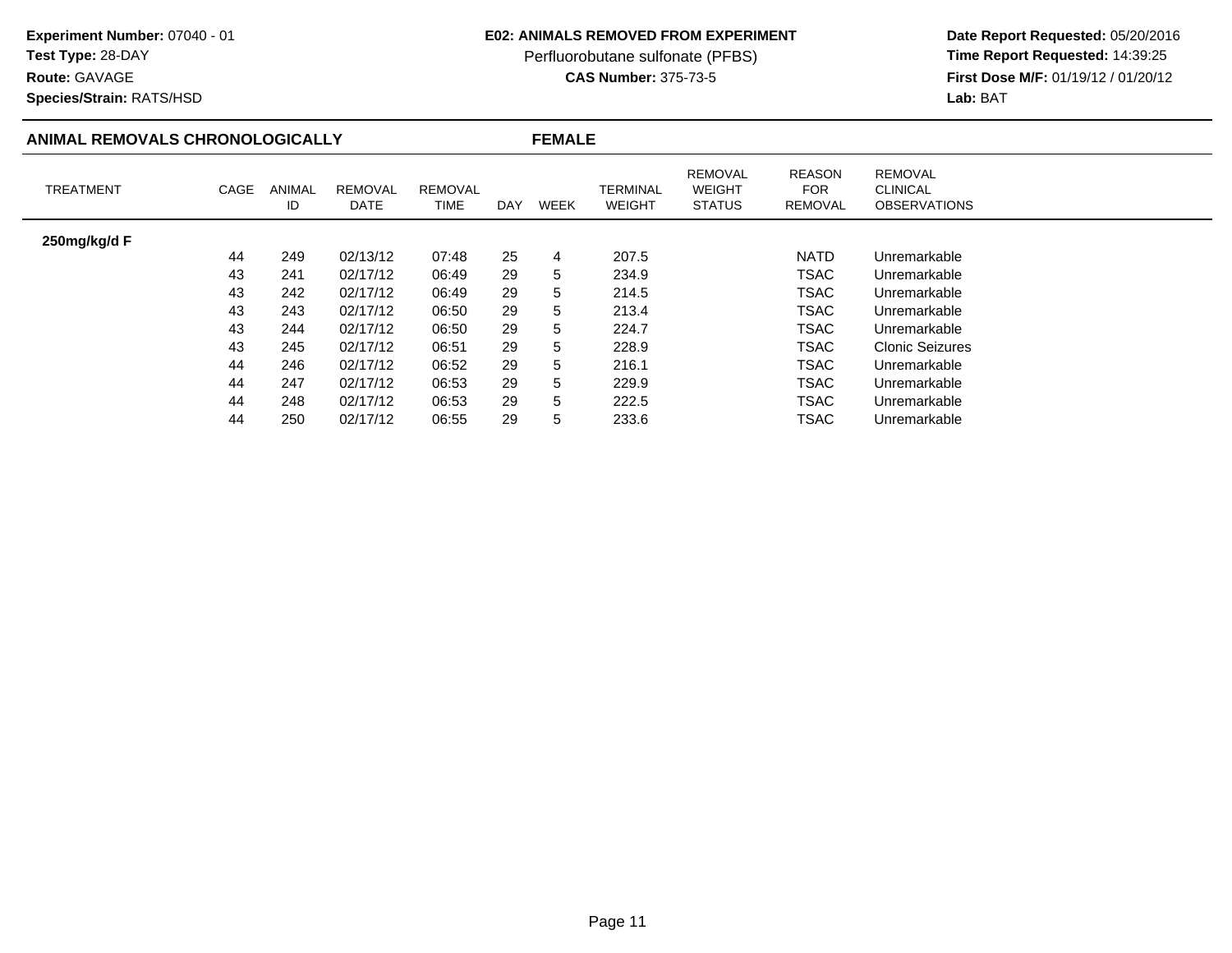### **E02: ANIMALS REMOVED FROM EXPERIMENT**

Perfluorobutane sulfonate (PFBS)<br>**CAS Number:** 375-73-5

 **Date Report Requested:** 05/20/2016 **First Dose M/F:** 01/19/12 / 01/20/12<br>Lab: BAT **Lab:** BAT

**Species/Strain:** RATS/HSD

**Route:** GAVAGE

### **ANIMAL REMOVALS CHRONOLOGICALLY**

**FEMALE**

| <b>TREATMENT</b> | CAGE | <b>ANIMAL</b><br>ID | <b>REMOVAL</b><br>DATE | <b>REMOVAL</b><br>TIME | <b>DAY</b> | WEEK | <b>TERMINAL</b><br><b>WEIGHT</b> | <b>REMOVAL</b><br><b>WEIGHT</b><br><b>STATUS</b> | <b>REASON</b><br><b>FOR</b><br>REMOVAL | <b>REMOVAL</b><br><b>CLINICAL</b><br><b>OBSERVATIONS</b> |
|------------------|------|---------------------|------------------------|------------------------|------------|------|----------------------------------|--------------------------------------------------|----------------------------------------|----------------------------------------------------------|
| 500mg/kg/d F     |      |                     |                        |                        |            |      |                                  |                                                  |                                        |                                                          |
|                  | 45   | 255                 | 02/09/12               | 11:10                  | 21         | 3    | 210.5                            |                                                  | NATD                                   | Unremarkable                                             |
|                  | 45   | 251                 | 02/17/12               | 06:56                  | 29         | 5    | 210.5                            |                                                  | <b>TSAC</b>                            | <b>Clonic Seizures</b>                                   |
|                  | 45   | 252                 | 02/17/12               | 06:56                  | 29         | 5    | 220.6                            |                                                  | <b>TSAC</b>                            | Unremarkable                                             |
|                  | 45   | 253                 | 02/17/12               | 06:56                  | 29         | 5    | 206.2                            |                                                  | <b>TSAC</b>                            | Unremarkable                                             |
|                  | 45   | 254                 | 02/17/12               | 06:57                  | 29         | 5    | 221.5                            |                                                  | <b>TSAC</b>                            | Unremarkable                                             |
|                  | 46   | 256                 | 02/17/12               | 06:58                  | 29         | 5    | 225.3                            |                                                  | <b>TSAC</b>                            | Unremarkable                                             |
|                  | 46   | 257                 | 02/17/12               | 06:58                  | 29         | 5    | 187.7                            |                                                  | <b>TSAC</b>                            | Unremarkable                                             |
|                  | 46   | 258                 | 02/17/12               | 06:59                  | 29         | 5.   | 215.1                            |                                                  | <b>TSAC</b>                            | Unremarkable                                             |
|                  | 46   | 259                 | 02/17/12               | 06:59                  | 29         | 5.   | 215.8                            |                                                  | <b>TSAC</b>                            | Unremarkable                                             |
|                  | 46   | 260                 | 02/17/12               | 07:00                  | 29         | 5    | 209.6                            |                                                  | <b>TSAC</b>                            | <b>Clonic Seizures</b>                                   |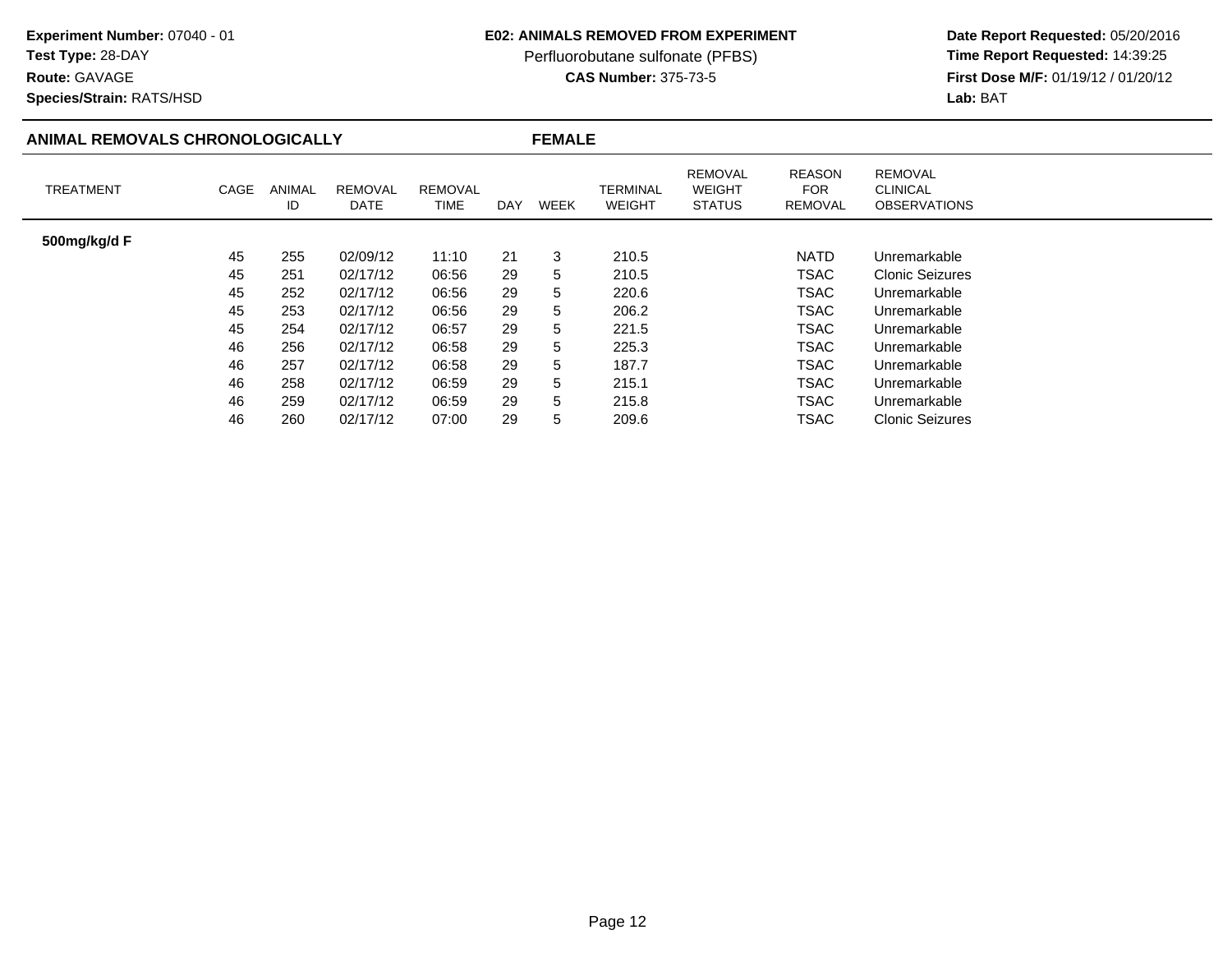# **Test Type:** 28-DAY

**Route:** GAVAGE

**Species/Strain:** RATS/HSD

### **E02: ANIMALS REMOVED FROM EXPERIMENT**

Perfluorobutane sulfonate (PFBS)<br>**CAS Number:** 375-73-5

|                  | ANIMAL REMOVALS CHRONOLOGICALLY |              |                        |                               |     | <b>FEMALE</b>  |                           |                                                  |                           |                                                          |
|------------------|---------------------------------|--------------|------------------------|-------------------------------|-----|----------------|---------------------------|--------------------------------------------------|---------------------------|----------------------------------------------------------|
| <b>TREATMENT</b> | CAGE                            | ANIMAL<br>ID | <b>REMOVAL</b><br>DATE | <b>REMOVAL</b><br><b>TIME</b> | DAY | <b>WEEK</b>    | TERMINAL<br><b>WEIGHT</b> | <b>REMOVAL</b><br><b>WEIGHT</b><br><b>STATUS</b> | REASON<br>FOR.<br>REMOVAL | <b>REMOVAL</b><br><b>CLINICAL</b><br><b>OBSERVATIONS</b> |
| 1000mg/kg/d F    |                                 |              |                        |                               |     |                |                           |                                                  |                           |                                                          |
|                  | 48                              | 267          | 02/04/12               | 06:19                         | 16  | 3              | 100.7                     |                                                  | <b>NATD</b>               | Thin                                                     |
|                  | 47                              | 263          | 02/08/12               | 11:00                         | 20  | 3              | 138.4                     |                                                  | <b>NATD</b>               | Unremarkable                                             |
|                  | 48                              | 269          | 02/09/12               | 11:11                         | 21  | 3              | 139.1                     |                                                  | <b>NATD</b>               | Unremarkable                                             |
|                  | 47                              | 262          | 02/10/12               | 07:50                         | 22  | $\overline{4}$ | 172.6                     |                                                  | <b>NATD</b>               | Unremarkable                                             |
|                  | 48                              | 266          | 02/10/12               | 07:52                         | 22  | 4              | 147.8                     |                                                  | <b>NATD</b>               | Unremarkable                                             |
|                  | 48                              | 268          | 02/11/12               | 13:50                         | 23  | 4              | 135.1                     |                                                  | <b>NATD</b>               | Nasal/Eye Discharge                                      |
|                  |                                 |              |                        |                               |     |                |                           |                                                  |                           | Thin                                                     |
|                  | 48                              | 270          | 02/15/12               | 07:51                         | 27  | $\overline{4}$ | 158.5                     |                                                  | <b>NATD</b>               | Unremarkable                                             |
|                  | 47                              | 261          | 02/15/12               | 09:01                         | 27  | 4              | 183.9                     |                                                  | <b>NATD</b>               | Unremarkable                                             |
|                  | 47                              | 264          | 02/17/12               | 07:02                         | 29  | 5              | 230.5                     |                                                  | <b>TSAC</b>               | <b>Tonic Seizures</b>                                    |
|                  | 47                              | 265          | 02/17/12               | 07:03                         | 29  | 5              | 165.4                     |                                                  | TSAC                      | Thin                                                     |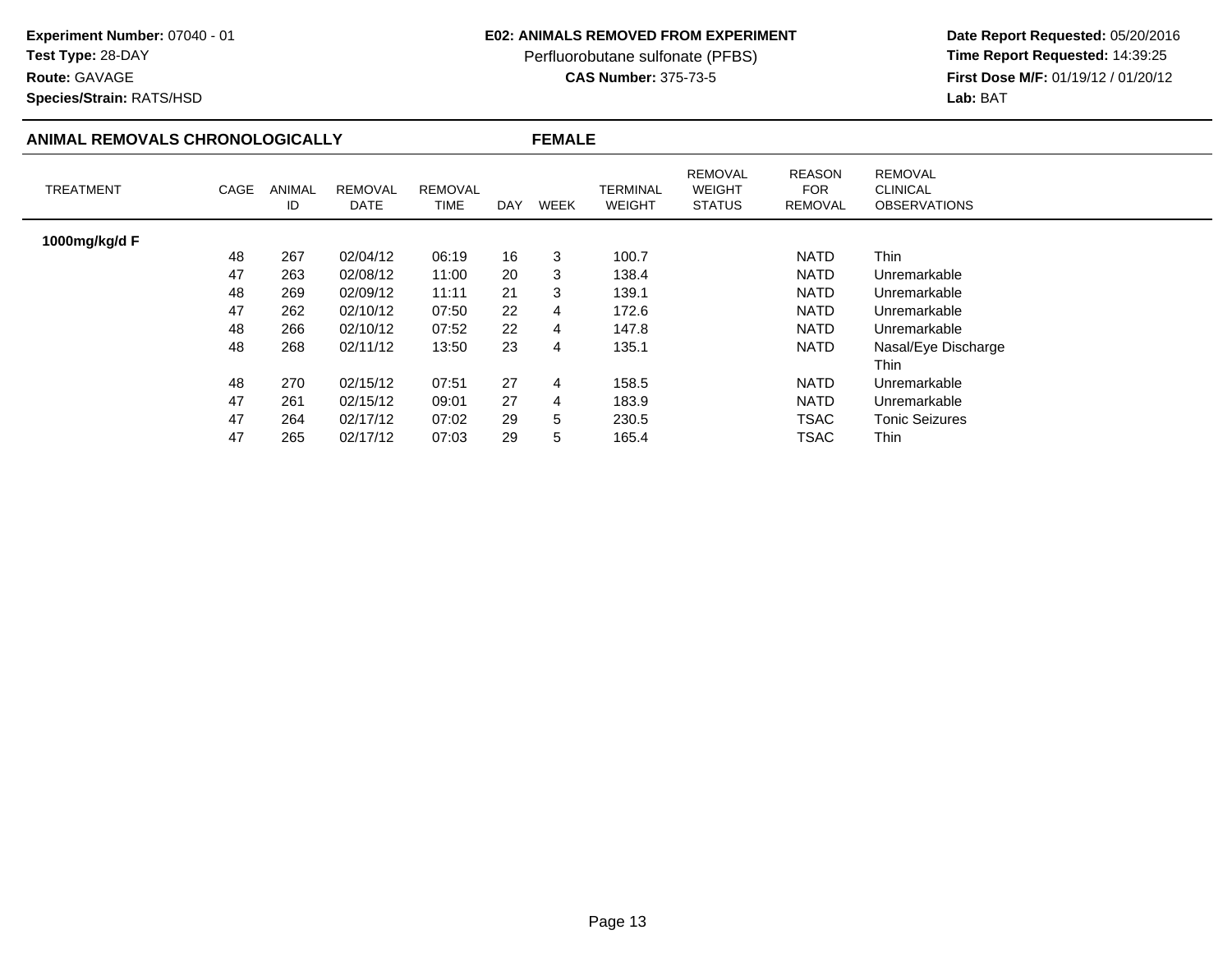## **Test Type:** 28-DAY

**Route:** GAVAGE

**Species/Strain:** RATS/HSD

#### **E02: ANIMALS REMOVED FROM EXPERIMENT**

Perfluorobutane sulfonate (PFBS)<br>**CAS Number:** 375-73-5

| <b>ANIMAL REMOVALS BY CAGE</b> |      |              |                        |                        |            | <b>MALE</b> |                           |                                                  |                                        |                                                          |  |
|--------------------------------|------|--------------|------------------------|------------------------|------------|-------------|---------------------------|--------------------------------------------------|----------------------------------------|----------------------------------------------------------|--|
| <b>TREATMENT</b>               | CAGE | ANIMAL<br>ID | <b>REMOVAL</b><br>DATE | <b>REMOVAL</b><br>TIME | <b>DAY</b> | WEEK        | TERMINAL<br><b>WEIGHT</b> | <b>REMOVAL</b><br><b>WEIGHT</b><br><b>STATUS</b> | <b>REASON</b><br><b>FOR</b><br>REMOVAL | <b>REMOVAL</b><br><b>CLINICAL</b><br><b>OBSERVATIONS</b> |  |
| 0mg/kg/d M                     |      |              |                        |                        |            |             |                           |                                                  |                                        |                                                          |  |
|                                | 25   | 151          | 02/16/12               | 06:23                  | 29         | 5           | 358.8                     |                                                  | TSAC                                   | Unremarkable                                             |  |
|                                | 25   | 152          | 02/16/12               | 06:24                  | 29         | 5           | 319.5                     |                                                  | TSAC                                   | Unremarkable                                             |  |
|                                | 25   | 153          | 02/16/12               | 06:24                  | 29         | 5           | 357.7                     |                                                  | <b>TSAC</b>                            | Unremarkable                                             |  |
|                                | 25   | 154          | 02/16/12               | 06:25                  | 29         | 5           | 325.8                     |                                                  | <b>TSAC</b>                            | Unremarkable                                             |  |
|                                | 25   | 155          | 02/16/12               | 06:25                  | 29         | 5           | 342.5                     |                                                  | TSAC                                   | Unremarkable                                             |  |
|                                | 26   | 156          | 02/16/12               | 06:26                  | 29         | 5           | 334.4                     |                                                  | TSAC                                   | Unremarkable                                             |  |
|                                | 26   | 157          | 02/16/12               | 06:26                  | 29         | 5           | 337.0                     |                                                  | <b>TSAC</b>                            | Unremarkable                                             |  |
|                                | 26   | 158          | 02/16/12               | 06:26                  | 29         | 5           | 336.8                     |                                                  | TSAC                                   | Unremarkable                                             |  |
|                                | 26   | 159          | 02/16/12               | 06:27                  | 29         | 5           | 314.5                     |                                                  | <b>TSAC</b>                            | Unremarkable                                             |  |
|                                | 26   | 160          | 02/16/12               | 06:28                  | 29         | 5           | 387.7                     |                                                  | TSAC                                   | Unremarkable                                             |  |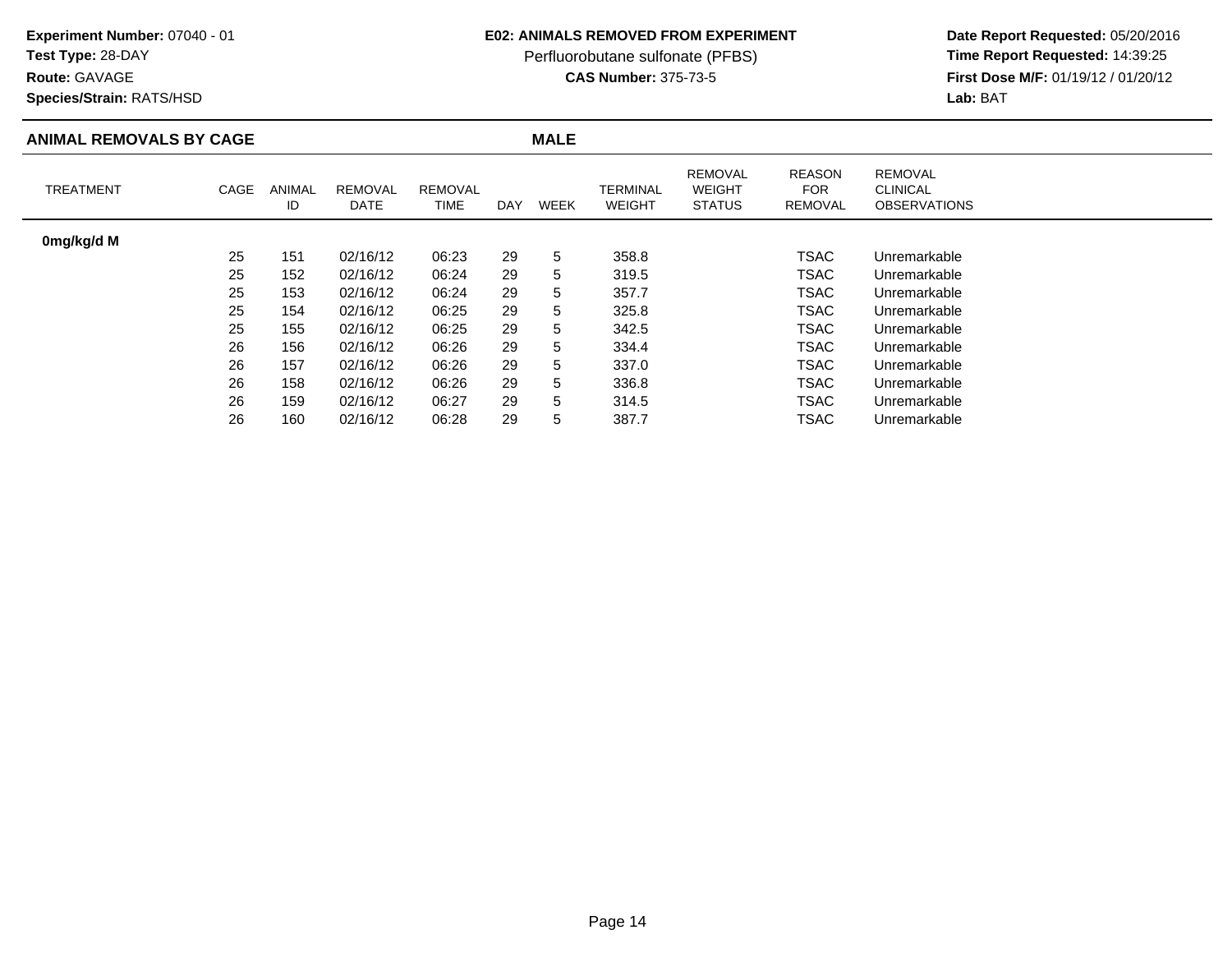### **Test Type:** 28-DAY

**Route:** GAVAGE

**Species/Strain:** RATS/HSD

#### **E02: ANIMALS REMOVED FROM EXPERIMENT**

Perfluorobutane sulfonate (PFBS)<br>**CAS Number:** 375-73-5

| <b>ANIMAL REMOVALS BY CAGE</b> |      |                     |                        |                        |            | <b>MALE</b> |                                  |                                                  |                                        |                                                          |
|--------------------------------|------|---------------------|------------------------|------------------------|------------|-------------|----------------------------------|--------------------------------------------------|----------------------------------------|----------------------------------------------------------|
| <b>TREATMENT</b>               | CAGE | <b>ANIMAL</b><br>ID | <b>REMOVAL</b><br>DATE | <b>REMOVAL</b><br>TIME | <b>DAY</b> | <b>WEEK</b> | <b>TERMINAL</b><br><b>WEIGHT</b> | <b>REMOVAL</b><br><b>WEIGHT</b><br><b>STATUS</b> | <b>REASON</b><br><b>FOR</b><br>REMOVAL | <b>REMOVAL</b><br><b>CLINICAL</b><br><b>OBSERVATIONS</b> |
| 62.6mg/kg/d M                  |      |                     |                        |                        |            |             |                                  |                                                  |                                        |                                                          |
|                                | 27   | 161                 | 02/16/12               | 06:28                  | 29         | 5           | 344.3                            |                                                  | TSAC                                   | Unremarkable                                             |
|                                | 27   | 162                 | 02/16/12               | 06:29                  | 29         | 5           | 340.3                            |                                                  | TSAC                                   | Unremarkable                                             |
|                                | 27   | 163                 | 02/16/12               | 06:29                  | 29         | 5           | 308.6                            |                                                  | TSAC                                   | Unremarkable                                             |
|                                | 27   | 164                 | 02/16/12               | 06:29                  | 29         | 5           | 370.0                            |                                                  | <b>TSAC</b>                            | Unremarkable                                             |
|                                | 27   | 165                 | 02/16/12               | 06:30                  | 29         | 5           | 339.5                            |                                                  | <b>TSAC</b>                            | Unremarkable                                             |
|                                | 28   | 166                 | 02/16/12               | 06:31                  | 29         | 5           | 342.9                            |                                                  | TSAC                                   | Unremarkable                                             |
|                                | 28   | 167                 | 02/16/12               | 06:31                  | 29         | 5           | 366.2                            |                                                  | TSAC                                   | Unremarkable                                             |
|                                | 28   | 168                 | 02/16/12               | 06:32                  | 29         | 5           | 322.0                            |                                                  | <b>TSAC</b>                            | Unremarkable                                             |
|                                | 28   | 169                 | 02/16/12               | 06:32                  | 29         | 5           | 294.3                            |                                                  | <b>TSAC</b>                            | Unremarkable                                             |
|                                | 28   | 170                 | 02/16/12               | 06:33                  | 29         | 5           | 324.2                            |                                                  | TSAC                                   | Unremarkable                                             |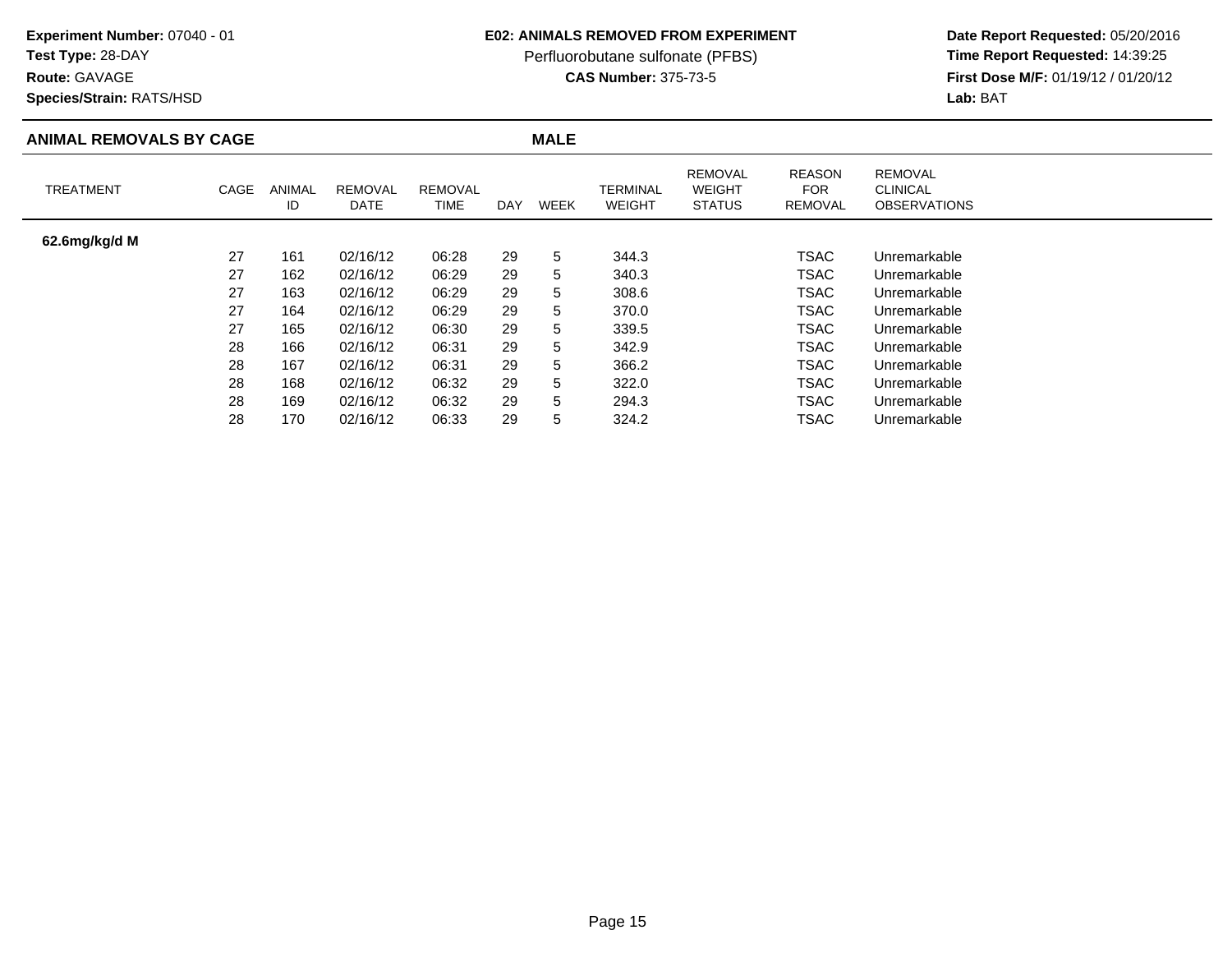### **Test Type:** 28-DAY

**Route:** GAVAGE

**Species/Strain:** RATS/HSD

### **E02: ANIMALS REMOVED FROM EXPERIMENT**

Perfluorobutane sulfonate (PFBS)<br>**CAS Number:** 375-73-5

| <b>ANIMAL REMOVALS BY CAGE</b> |      |              |                        |                               |     | <b>MALE</b> |                           |                                                  |                                               |                                                          |
|--------------------------------|------|--------------|------------------------|-------------------------------|-----|-------------|---------------------------|--------------------------------------------------|-----------------------------------------------|----------------------------------------------------------|
| <b>TREATMENT</b>               | CAGE | ANIMAL<br>ID | <b>REMOVAL</b><br>DATE | <b>REMOVAL</b><br><b>TIME</b> | DAY | WEEK        | TERMINAL<br><b>WEIGHT</b> | <b>REMOVAL</b><br><b>WEIGHT</b><br><b>STATUS</b> | <b>REASON</b><br><b>FOR</b><br><b>REMOVAL</b> | <b>REMOVAL</b><br><b>CLINICAL</b><br><b>OBSERVATIONS</b> |
| 125mg/kg/d M                   |      |              |                        |                               |     |             |                           |                                                  |                                               |                                                          |
|                                | 29   | 171          | 02/16/12               | 06:34                         | 29  | 5           | 392.7                     |                                                  | <b>TSAC</b>                                   | Unremarkable                                             |
|                                | 29   | 172          | 02/16/12               | 06:34                         | 29  | 5           | 323.7                     |                                                  | <b>TSAC</b>                                   | Unremarkable                                             |
|                                | 29   | 173          | 02/16/12               | 06:35                         | 29  | 5           | 348.1                     |                                                  | TSAC                                          | Unremarkable                                             |
|                                | 29   | 174          | 02/16/12               | 06:36                         | 29  | 5           | 349.2                     |                                                  | TSAC                                          | Unremarkable                                             |
|                                | 29   | 175          | 02/16/12               | 06:37                         | 29  | 5           | 358.5                     |                                                  | TSAC                                          | Unremarkable                                             |
|                                | 30   | 176          | 02/16/12               | 06:39                         | 29  | 5           | 348.3                     |                                                  | TSAC                                          | Unremarkable                                             |
|                                | 30   | 177          | 02/16/12               | 06:39                         | 29  | 5           | 396.4                     |                                                  | TSAC                                          | Unremarkable                                             |
|                                | 30   | 178          | 02/16/12               | 06:40                         | 29  | 5           | 330.7                     |                                                  | <b>TSAC</b>                                   | Unremarkable                                             |
|                                | 30   | 179          | 02/16/12               | 06:41                         | 29  | 5           | 319.5                     |                                                  | <b>TSAC</b>                                   | Unremarkable                                             |
|                                | 30   | 180          | 02/16/12               | 06:41                         | 29  | 5           | 322.5                     |                                                  | TSAC                                          | Unremarkable                                             |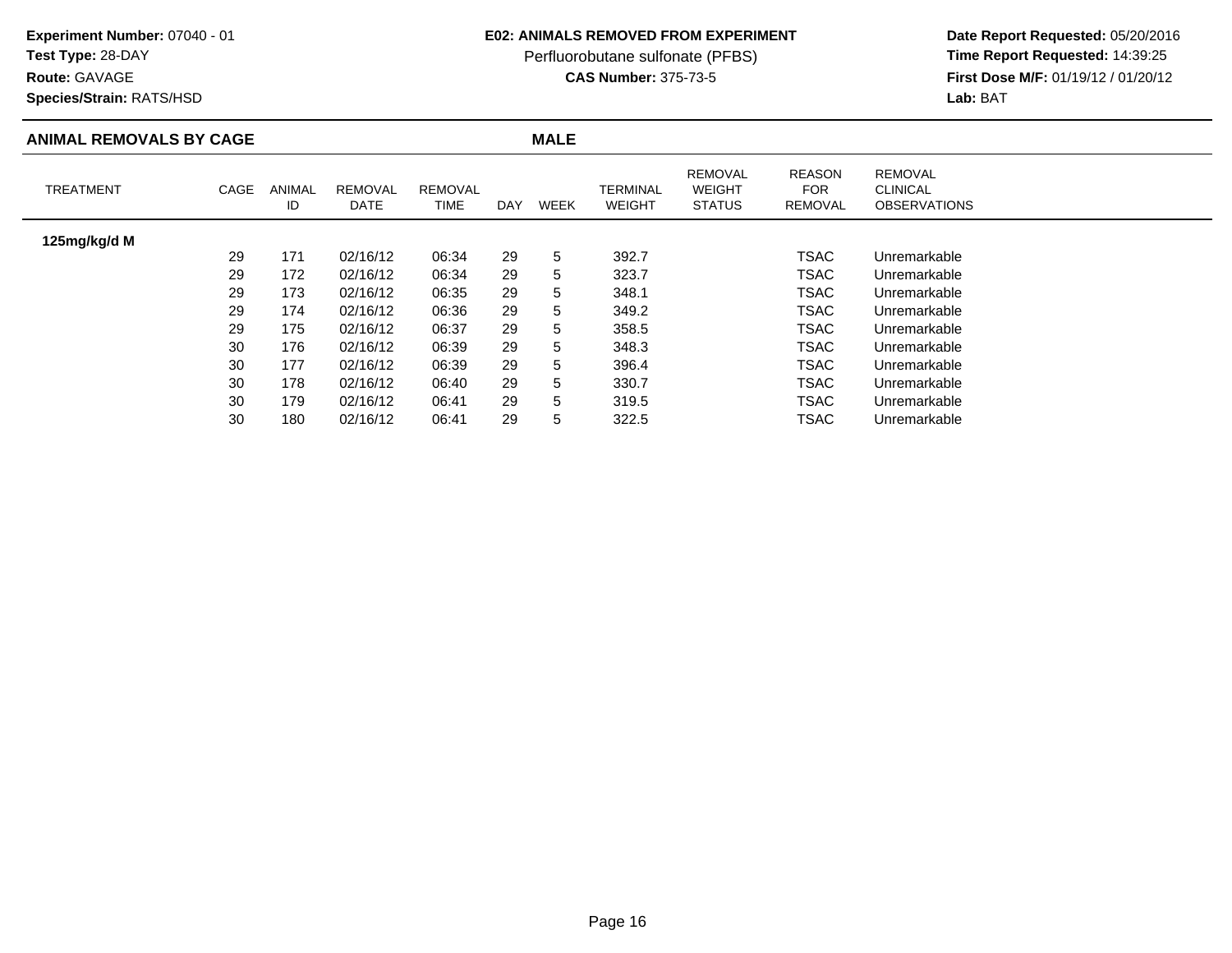## **Test Type:** 28-DAY

**Route:** GAVAGE

**Species/Strain:** RATS/HSD

### **E02: ANIMALS REMOVED FROM EXPERIMENT**

Perfluorobutane sulfonate (PFBS)<br>**CAS Number:** 375-73-5

| <b>ANIMAL REMOVALS BY CAGE</b> |      |                     |                        |                        |     | <b>MALE</b> |                           |                                                  |                                        |                                                          |  |
|--------------------------------|------|---------------------|------------------------|------------------------|-----|-------------|---------------------------|--------------------------------------------------|----------------------------------------|----------------------------------------------------------|--|
| <b>TREATMENT</b>               | CAGE | <b>ANIMAL</b><br>ID | <b>REMOVAL</b><br>DATE | <b>REMOVAL</b><br>TIME | DAY | WEEK        | TERMINAL<br><b>WEIGHT</b> | <b>REMOVAL</b><br><b>WEIGHT</b><br><b>STATUS</b> | <b>REASON</b><br><b>FOR</b><br>REMOVAL | <b>REMOVAL</b><br><b>CLINICAL</b><br><b>OBSERVATIONS</b> |  |
| 250mg/kg/d M                   |      |                     |                        |                        |     |             |                           |                                                  |                                        |                                                          |  |
|                                | 31   | 181                 | 02/16/12               | 06:42                  | 29  | 5           | 344.1                     |                                                  | <b>TSAC</b>                            | Unremarkable                                             |  |
|                                | 31   | 182                 | 02/16/12               | 06:42                  | 29  | 5           | 312.0                     |                                                  | TSAC                                   | Unremarkable                                             |  |
|                                | 31   | 183                 | 02/16/12               | 06:43                  | 29  | 5           | 313.4                     |                                                  | <b>TSAC</b>                            | Unremarkable                                             |  |
|                                | 31   | 184                 | 02/16/12               | 06:44                  | 29  | 5           | 385.0                     |                                                  | <b>TSAC</b>                            | Unremarkable                                             |  |
|                                | 31   | 185                 | 02/16/12               | 06:44                  | 29  | 5           | 375.2                     |                                                  | TSAC                                   | Unremarkable                                             |  |
|                                | 32   | 186                 | 02/16/12               | 06:46                  | 29  | 5           | 341.4                     |                                                  | TSAC                                   | Unremarkable                                             |  |
|                                | 32   | 187                 | 02/16/12               | 06:47                  | 29  | 5           | 340.6                     |                                                  | TSAC                                   | Unremarkable                                             |  |
|                                | 32   | 188                 | 02/16/12               | 06:47                  | 29  | 5           | 329.0                     |                                                  | <b>TSAC</b>                            | Unremarkable                                             |  |
|                                | 32   | 189                 | 02/16/12               | 06:48                  | 29  | 5           | 339.4                     |                                                  | <b>TSAC</b>                            | Unremarkable                                             |  |
|                                | 32   | 190                 | 02/16/12               | 06:48                  | 29  | 5           | 401.7                     |                                                  | TSAC                                   | Unremarkable                                             |  |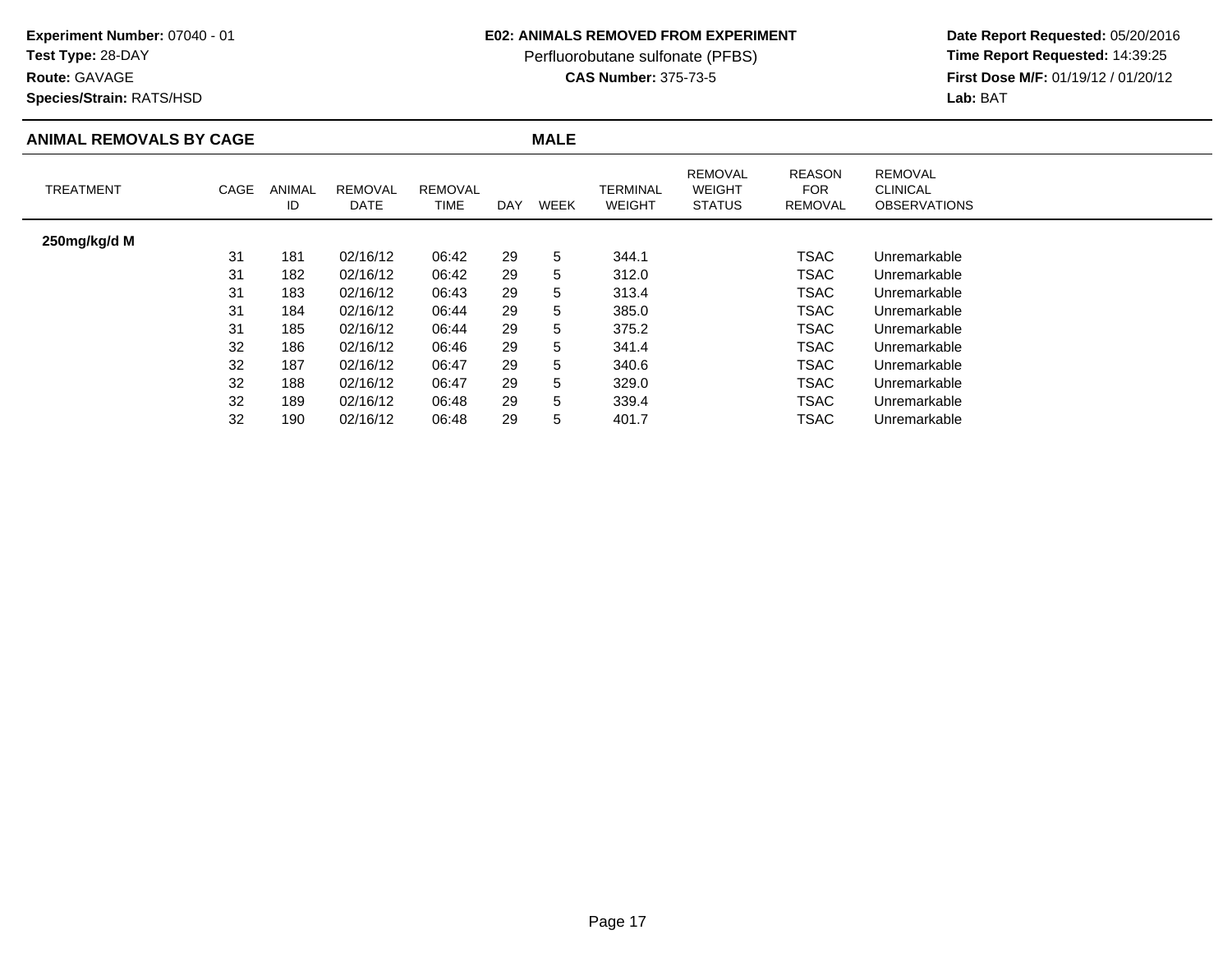## **Test Type:** 28-DAY

**Route:** GAVAGE

**Species/Strain:** RATS/HSD

### **E02: ANIMALS REMOVED FROM EXPERIMENT**

Perfluorobutane sulfonate (PFBS)<br>**CAS Number:** 375-73-5

| <b>ANIMAL REMOVALS BY CAGE</b> |      |                     |                        |                        |     | <b>MALE</b> |                           |                                                  |                                               |                                                          |
|--------------------------------|------|---------------------|------------------------|------------------------|-----|-------------|---------------------------|--------------------------------------------------|-----------------------------------------------|----------------------------------------------------------|
| <b>TREATMENT</b>               | CAGE | <b>ANIMAL</b><br>ID | <b>REMOVAL</b><br>DATE | <b>REMOVAL</b><br>TIME | DAY | <b>WEEK</b> | TERMINAL<br><b>WEIGHT</b> | <b>REMOVAL</b><br><b>WEIGHT</b><br><b>STATUS</b> | <b>REASON</b><br><b>FOR</b><br><b>REMOVAL</b> | <b>REMOVAL</b><br><b>CLINICAL</b><br><b>OBSERVATIONS</b> |
| 500mg/kg/d M                   |      |                     |                        |                        |     |             |                           |                                                  |                                               |                                                          |
|                                | 33   | 191                 | 02/16/12               | 06:50                  | 29  | 5           | 329.3                     |                                                  | <b>TSAC</b>                                   | Unremarkable                                             |
|                                | 33   | 192                 | 02/16/12               | 06:51                  | 29  | 5           | 347.5                     |                                                  | TSAC                                          | Unremarkable                                             |
|                                | 33   | 193                 | 02/16/12               | 06:52                  | 29  | 5           | 332.7                     |                                                  | TSAC                                          | Unremarkable                                             |
|                                | 33   | 194                 | 02/16/12               | 06:52                  | 29  | 5           | 292.6                     |                                                  | <b>TSAC</b>                                   | Unremarkable                                             |
|                                | 33   | 195                 | 02/16/12               | 06:53                  | 29  | 5           | 283.4                     |                                                  | TSAC                                          | Unremarkable                                             |
|                                | 34   | 196                 | 02/16/12               | 06:54                  | 29  | 5           | 311.6                     |                                                  | TSAC                                          | Unremarkable                                             |
|                                | 34   | 197                 | 02/16/12               | 06:54                  | 29  | 5           | 314.7                     |                                                  | <b>TSAC</b>                                   | Unremarkable                                             |
|                                | 34   | 198                 | 02/16/12               | 06:55                  | 29  | 5           | 311.6                     |                                                  | <b>TSAC</b>                                   | Unremarkable                                             |
|                                | 34   | 199                 | 02/16/12               | 06:56                  | 29  | 5           | 321.4                     |                                                  | <b>TSAC</b>                                   | Unremarkable                                             |
|                                | 34   | 200                 | 02/16/12               | 06:57                  | 29  | 5           | 329.6                     |                                                  | TSAC                                          | Unremarkable                                             |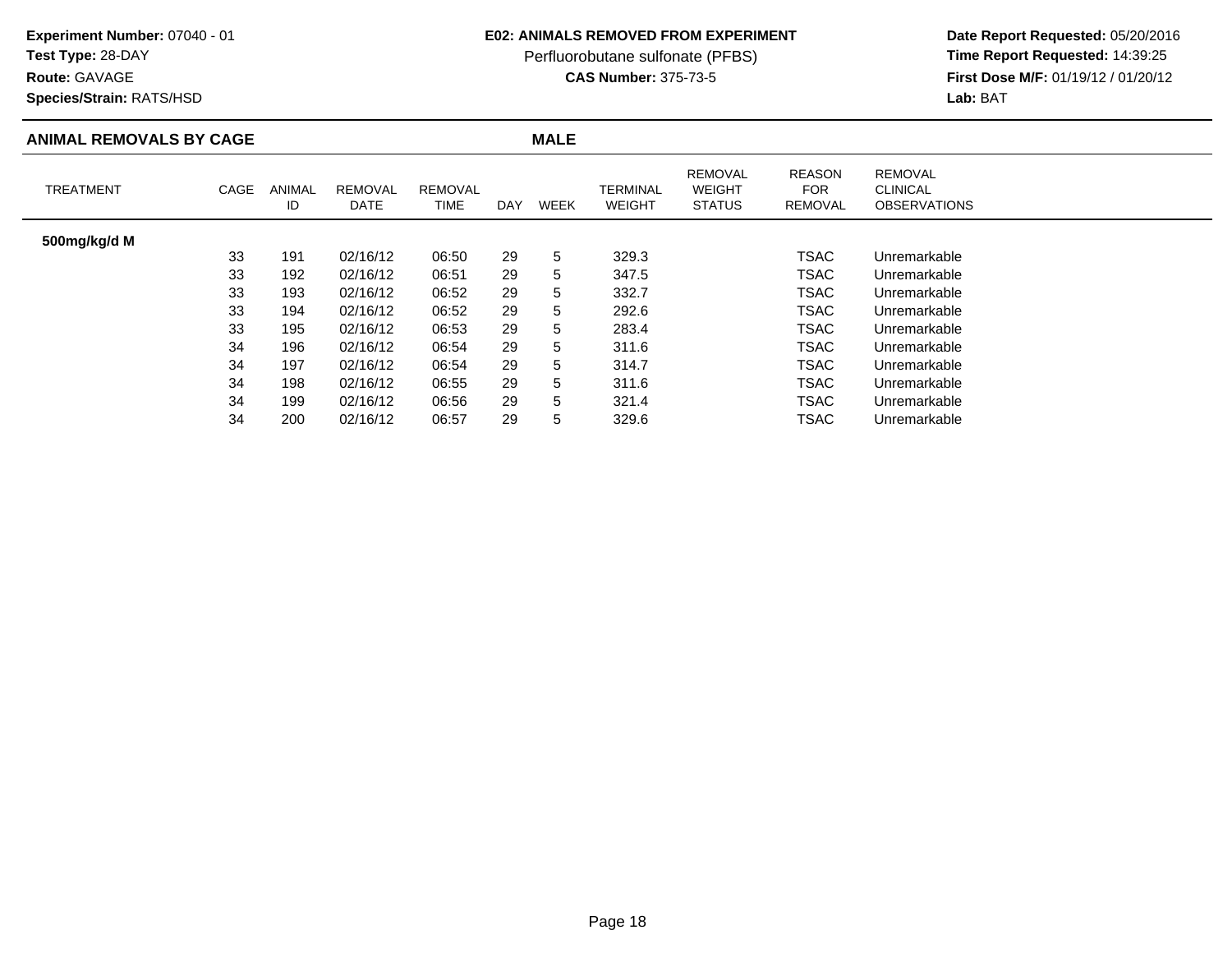## **Test Type:** 28-DAY

**Route:** GAVAGE

**Species/Strain:** RATS/HSD

### **E02: ANIMALS REMOVED FROM EXPERIMENT**

Perfluorobutane sulfonate (PFBS)<br>**CAS Number:** 375-73-5

| <b>ANIMAL REMOVALS BY CAGE</b> |      |              |                        |                        |            | <b>MALE</b> |                                  |                                           |                                               |                                                          |
|--------------------------------|------|--------------|------------------------|------------------------|------------|-------------|----------------------------------|-------------------------------------------|-----------------------------------------------|----------------------------------------------------------|
| <b>TREATMENT</b>               | CAGE | ANIMAL<br>ID | <b>REMOVAL</b><br>DATE | <b>REMOVAL</b><br>TIME | <b>DAY</b> | <b>WEEK</b> | <b>TERMINAL</b><br><b>WEIGHT</b> | REMOVAL<br><b>WEIGHT</b><br><b>STATUS</b> | <b>REASON</b><br><b>FOR</b><br><b>REMOVAL</b> | <b>REMOVAL</b><br><b>CLINICAL</b><br><b>OBSERVATIONS</b> |
| 1000mg/kg/d M                  |      |              |                        |                        |            |             |                                  |                                           |                                               |                                                          |
|                                | 35   | 201          | 02/02/12               | 10:15                  | 15         | 3           | 203.8                            |                                           | <b>NATD</b>                                   | Thin                                                     |
|                                | 35   | 202          | 02/05/12               | 07:56                  | 18         | 3           | 239.2                            |                                           | <b>NATD</b>                                   | Nasal/Eye Discharge                                      |
|                                | 35   | 203          | 02/12/12               | 10:55                  | 25         | 4           | 227.7                            |                                           | <b>NATD</b>                                   | Unremarkable                                             |
|                                | 35   | 204          | 02/11/12               | 09:50                  | 24         | 4           | 235.9                            |                                           | <b>NATD</b>                                   | Unremarkable                                             |
|                                | 35   | 205          | 02/05/12               | 08:00                  | 18         | 3           | 243.8                            |                                           | <b>NATD</b>                                   | Unremarkable                                             |
|                                | 36   | 206          | 02/12/12               | 10:59                  | 25         | 4           | 200.0                            |                                           | <b>NATD</b>                                   | Unremarkable                                             |
|                                | 36   | 207          | 02/08/12               | 11:00                  | 21         | 3           | 171.3                            |                                           | <b>NATD</b>                                   | Unremarkable                                             |
|                                | 36   | 208          | 02/05/12               | 10:55                  | 18         | 3           | 211.4                            |                                           | <b>NATD</b>                                   | Nasal/Eye Discharge                                      |
|                                | 36   | 209          | 02/04/12               | 06:22                  | 17         | 3           | 221.4                            |                                           | <b>NATD</b>                                   | Nasal/Eye Discharge                                      |
|                                | 36   | 210          | 01/24/12               | 13:03                  | 6          |             | 244.6                            |                                           | <b>DACC</b>                                   | Unremarkable                                             |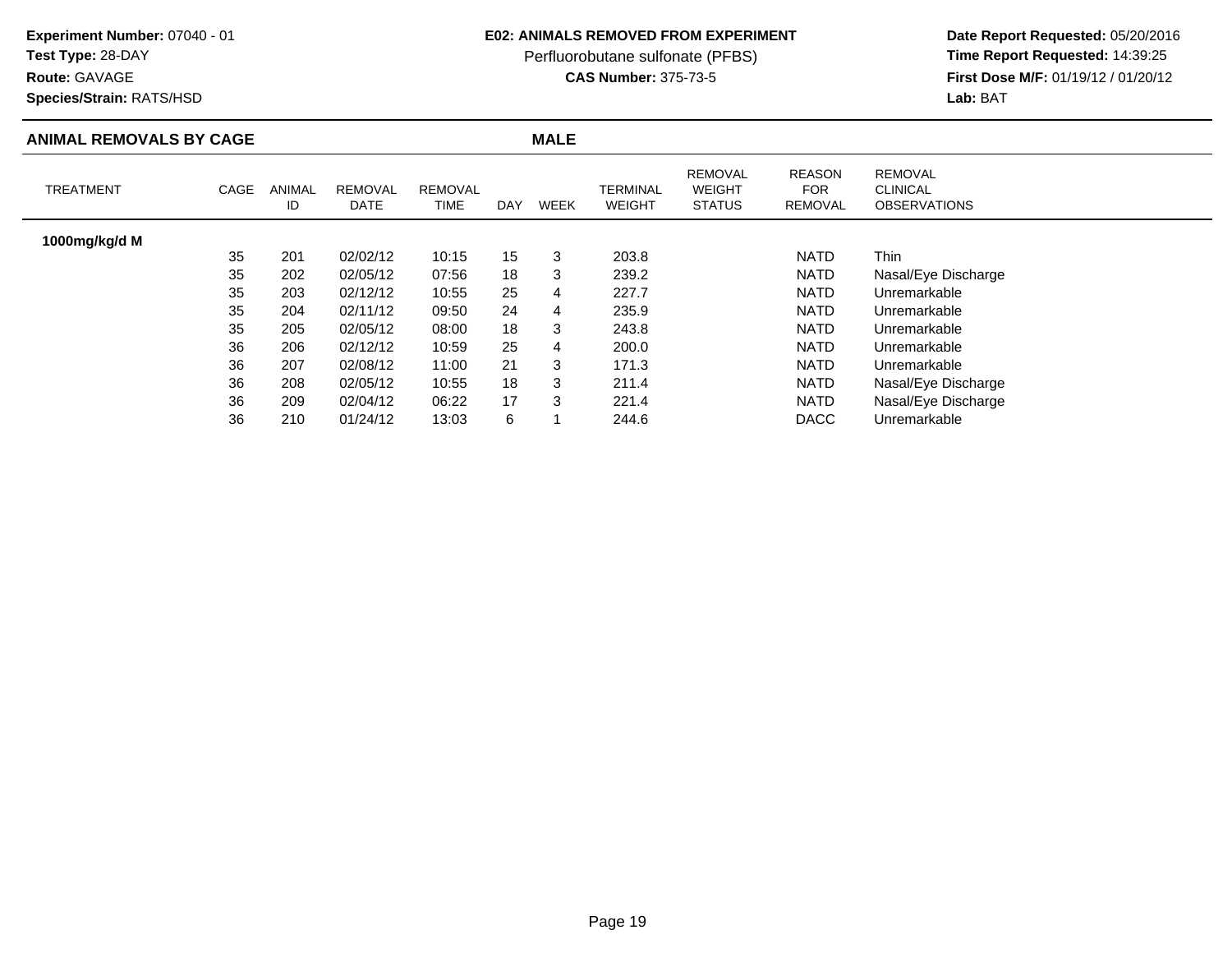## **Test Type:** 28-DAY

**Route:** GAVAGE

**Species/Strain:** RATS/HSD

### **E02: ANIMALS REMOVED FROM EXPERIMENT**

Perfluorobutane sulfonate (PFBS)<br>**CAS Number:** 375-73-5

| <b>ANIMAL REMOVALS BY CAGE</b> |      |                     |                        |                        |     |             | <b>FEMALE</b>             |                                                  |                                               |                                                          |  |  |  |
|--------------------------------|------|---------------------|------------------------|------------------------|-----|-------------|---------------------------|--------------------------------------------------|-----------------------------------------------|----------------------------------------------------------|--|--|--|
| <b>TREATMENT</b>               | CAGE | <b>ANIMAL</b><br>ID | <b>REMOVAL</b><br>DATE | <b>REMOVAL</b><br>TIME | DAY | <b>WEEK</b> | TERMINAL<br><b>WEIGHT</b> | <b>REMOVAL</b><br><b>WEIGHT</b><br><b>STATUS</b> | <b>REASON</b><br><b>FOR</b><br><b>REMOVAL</b> | <b>REMOVAL</b><br><b>CLINICAL</b><br><b>OBSERVATIONS</b> |  |  |  |
| 0mg/kg/d F                     |      |                     |                        |                        |     |             |                           |                                                  |                                               |                                                          |  |  |  |
|                                | 37   | 211                 | 02/17/12               | 06:31                  | 29  | 5           | 212.7                     |                                                  | <b>TSAC</b>                                   | Unremarkable                                             |  |  |  |
|                                | 37   | 212                 | 02/17/12               | 06:32                  | 29  | 5           | 235.1                     |                                                  | TSAC                                          | Unremarkable                                             |  |  |  |
|                                | 37   | 213                 | 02/17/12               | 06:32                  | 29  | 5           | 231.7                     |                                                  | <b>TSAC</b>                                   | Unremarkable                                             |  |  |  |
|                                | 37   | 214                 | 02/17/12               | 06:32                  | 29  | 5           | 235.1                     |                                                  | TSAC                                          | Unremarkable                                             |  |  |  |
|                                | 37   | 215                 | 02/17/12               | 06:33                  | 29  | 5           | 223.5                     |                                                  | TSAC                                          | Unremarkable                                             |  |  |  |
|                                | 38   | 216                 | 02/17/12               | 06:33                  | 29  | 5           | 251.1                     |                                                  | <b>TSAC</b>                                   | Unremarkable                                             |  |  |  |
|                                | 38   | 217                 | 02/17/12               | 06:34                  | 29  | 5           | 232.4                     |                                                  | <b>TSAC</b>                                   | Unremarkable                                             |  |  |  |
|                                | 38   | 218                 | 02/17/12               | 06:34                  | 29  | 5           | 219.4                     |                                                  | TSAC                                          | Unremarkable                                             |  |  |  |
|                                | 38   | 219                 | 02/17/12               | 06:34                  | 29  | 5           | 240.4                     |                                                  | TSAC                                          | Unremarkable                                             |  |  |  |
|                                | 38   | 220                 | 02/17/12               | 06:35                  | 29  | 5           | 220.2                     |                                                  | TSAC                                          | Unremarkable                                             |  |  |  |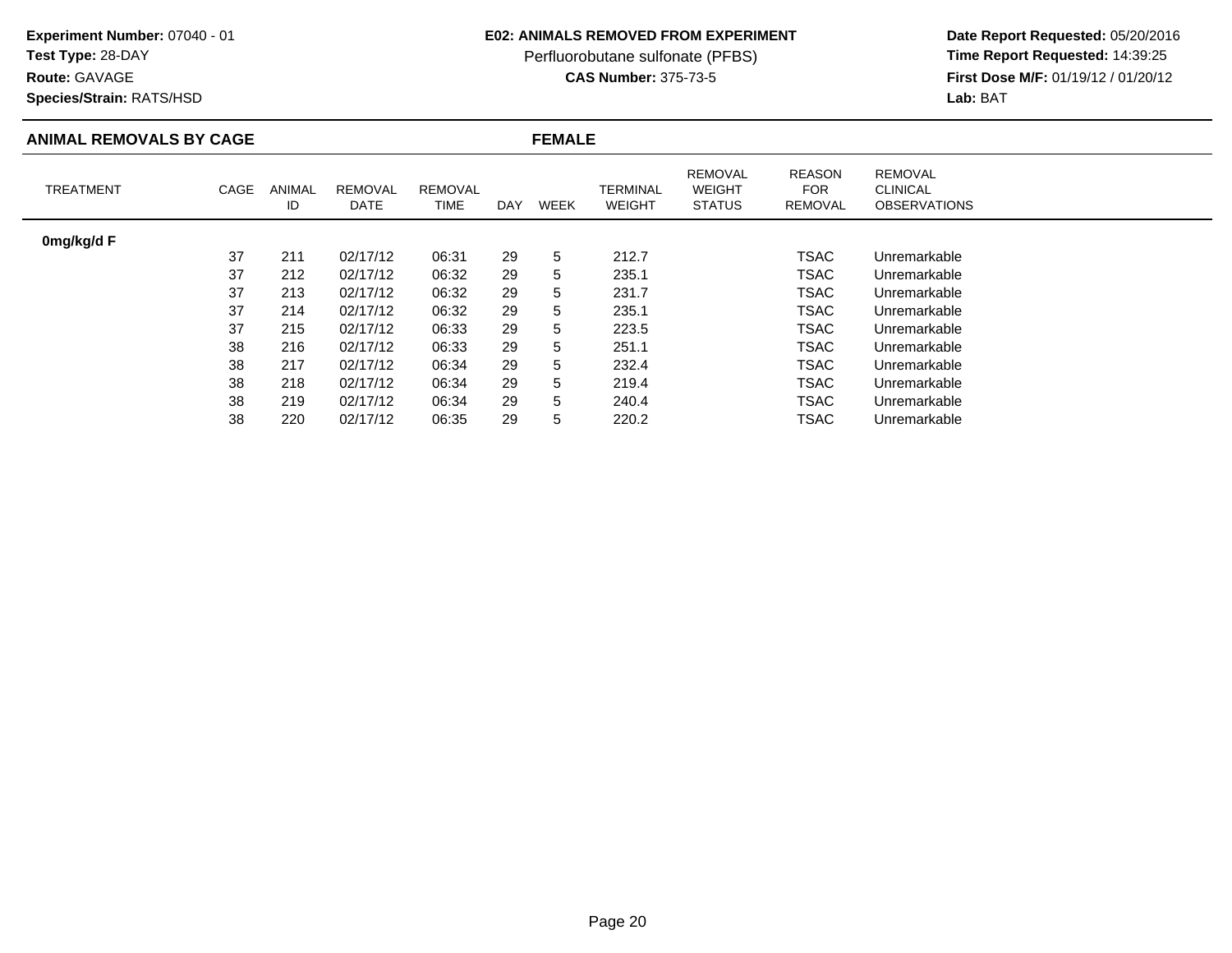### **Test Type:** 28-DAY

**Route:** GAVAGE

**Species/Strain:** RATS/HSD

### **E02: ANIMALS REMOVED FROM EXPERIMENT**

Perfluorobutane sulfonate (PFBS)<br>**CAS Number:** 375-73-5

| <b>ANIMAL REMOVALS BY CAGE</b> |      |              |                               |                        |     | <b>FEMALE</b> |                           |                                                  |                                               |                                                          |  |  |  |
|--------------------------------|------|--------------|-------------------------------|------------------------|-----|---------------|---------------------------|--------------------------------------------------|-----------------------------------------------|----------------------------------------------------------|--|--|--|
| <b>TREATMENT</b>               | CAGE | ANIMAL<br>ID | <b>REMOVAL</b><br><b>DATE</b> | <b>REMOVAL</b><br>TIME | DAY | <b>WEEK</b>   | TERMINAL<br><b>WEIGHT</b> | <b>REMOVAL</b><br><b>WEIGHT</b><br><b>STATUS</b> | <b>REASON</b><br><b>FOR</b><br><b>REMOVAL</b> | <b>REMOVAL</b><br><b>CLINICAL</b><br><b>OBSERVATIONS</b> |  |  |  |
| 62.6mg/kg/d F                  |      |              |                               |                        |     |               |                           |                                                  |                                               |                                                          |  |  |  |
|                                | 39   | 221          | 02/17/12                      | 06:38                  | 29  | 5             | 247.0                     |                                                  | <b>TSAC</b>                                   | Unremarkable                                             |  |  |  |
|                                | 39   | 222          | 02/17/12                      | 06:38                  | 29  | 5             | 242.6                     |                                                  | TSAC                                          | Unremarkable                                             |  |  |  |
|                                | 39   | 223          | 02/17/12                      | 06:39                  | 29  | 5             | 221.6                     |                                                  | <b>TSAC</b>                                   | Unremarkable                                             |  |  |  |
|                                | 39   | 224          | 02/17/12                      | 06:39                  | 29  | 5             | 238.5                     |                                                  | <b>TSAC</b>                                   | Unremarkable                                             |  |  |  |
|                                | 39   | 225          | 02/17/12                      | 06:40                  | 29  | 5             | 221.3                     |                                                  | <b>TSAC</b>                                   | Unremarkable                                             |  |  |  |
|                                | 40   | 226          | 02/17/12                      | 06:43                  | 29  | 5             | 226.1                     |                                                  | TSAC                                          | Unremarkable                                             |  |  |  |
|                                | 40   | 227          | 02/17/12                      | 06:41                  | 29  | 5             | 228.4                     |                                                  | <b>TSAC</b>                                   | Unremarkable                                             |  |  |  |
|                                | 40   | 228          | 02/17/12                      | 06:41                  | 29  | 5             | 219.3                     |                                                  | <b>TSAC</b>                                   | Unremarkable                                             |  |  |  |
|                                | 40   | 229          | 02/17/12                      | 06:42                  | 29  | 5             | 229.9                     |                                                  | <b>TSAC</b>                                   | Unremarkable                                             |  |  |  |
|                                | 40   | 230          | 02/17/12                      | 06:42                  | 29  | 5             | 220.4                     |                                                  | TSAC                                          | Unremarkable                                             |  |  |  |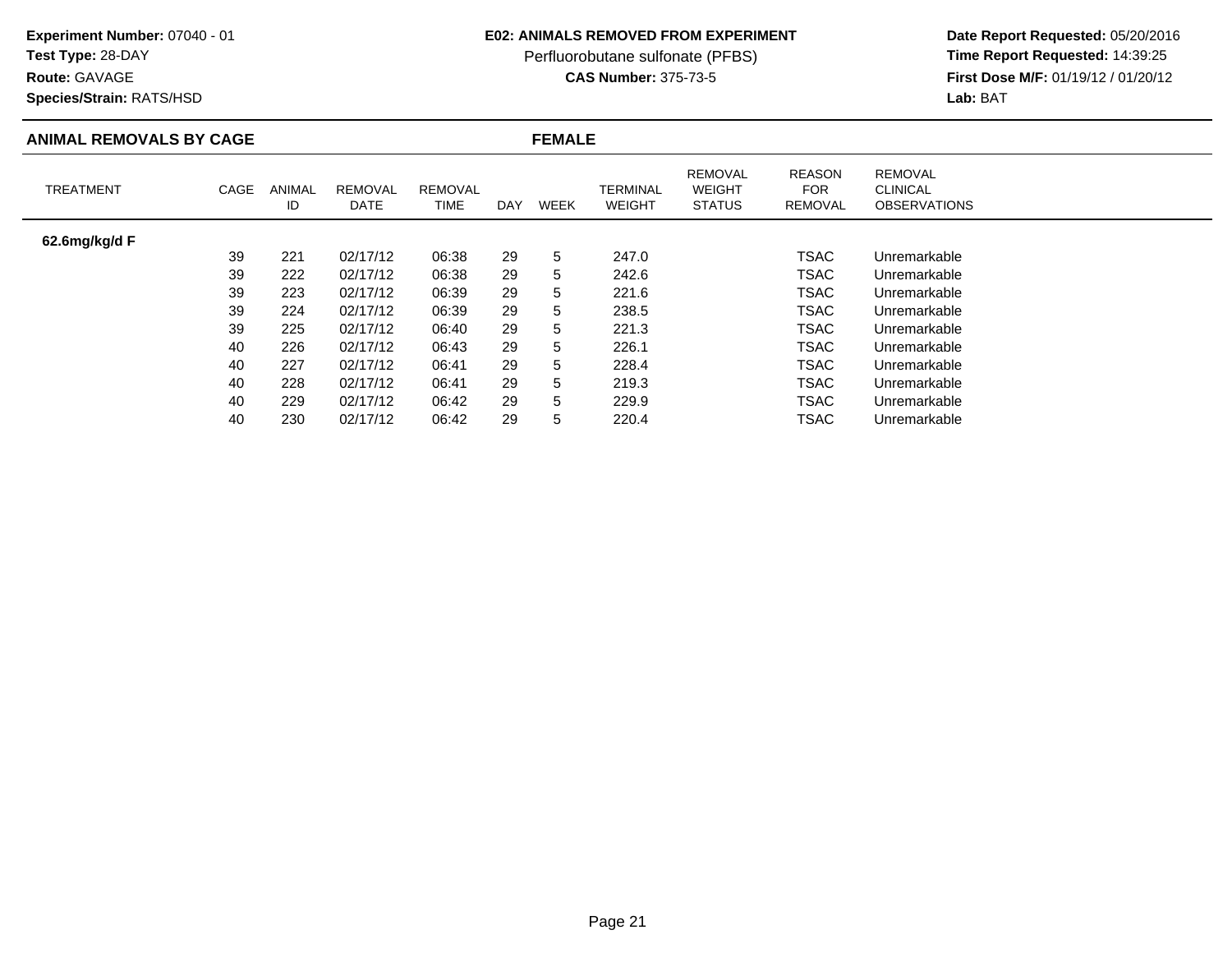## **Test Type:** 28-DAY

**Route:** GAVAGE

**Species/Strain:** RATS/HSD

### **E02: ANIMALS REMOVED FROM EXPERIMENT**

Perfluorobutane sulfonate (PFBS)<br>**CAS Number:** 375-73-5

| <b>ANIMAL REMOVALS BY CAGE</b> |      |              |                        |                        |     | <b>FEMALE</b> |                           |                                                  |                                               |                                                          |  |  |  |
|--------------------------------|------|--------------|------------------------|------------------------|-----|---------------|---------------------------|--------------------------------------------------|-----------------------------------------------|----------------------------------------------------------|--|--|--|
| <b>TREATMENT</b>               | CAGE | ANIMAL<br>ID | <b>REMOVAL</b><br>DATE | <b>REMOVAL</b><br>TIME | DAY | <b>WEEK</b>   | TERMINAL<br><b>WEIGHT</b> | <b>REMOVAL</b><br><b>WEIGHT</b><br><b>STATUS</b> | <b>REASON</b><br><b>FOR</b><br><b>REMOVAL</b> | <b>REMOVAL</b><br><b>CLINICAL</b><br><b>OBSERVATIONS</b> |  |  |  |
| 125mg/kg/d F                   |      |              |                        |                        |     |               |                           |                                                  |                                               |                                                          |  |  |  |
|                                | 41   | 231          | 02/17/12               | 06:44                  | 29  | 5             | 230.8                     |                                                  | TSAC                                          | Unremarkable                                             |  |  |  |
|                                | 41   | 232          | 02/17/12               | 06:44                  | 29  | 5             | 223.7                     |                                                  | TSAC                                          | Unremarkable                                             |  |  |  |
|                                | 41   | 233          | 02/17/12               | 06:44                  | 29  | 5             | 232.5                     |                                                  | TSAC                                          | Unremarkable                                             |  |  |  |
|                                | 41   | 234          | 02/17/12               | 06:45                  | 29  | 5             | 224.7                     |                                                  | TSAC                                          | Unremarkable                                             |  |  |  |
|                                | 41   | 235          | 02/17/12               | 06:45                  | 29  | 5             | 243.4                     |                                                  | TSAC                                          | Unremarkable                                             |  |  |  |
|                                | 42   | 236          | 02/17/12               | 06:46                  | 29  | 5             | 218.3                     |                                                  | TSAC                                          | Unremarkable                                             |  |  |  |
|                                | 42   | 237          | 02/17/12               | 06:46                  | 29  | 5             | 231.0                     |                                                  | TSAC                                          | Unremarkable                                             |  |  |  |
|                                | 42   | 238          | 02/17/12               | 06:47                  | 29  | 5             | 208.0                     |                                                  | TSAC                                          | Unremarkable                                             |  |  |  |
|                                | 42   | 239          | 02/17/12               | 06:47                  | 29  | 5             | 205.4                     |                                                  | TSAC                                          | Unremarkable                                             |  |  |  |
|                                | 42   | 240          | 02/17/12               | 06:47                  | 29  | 5             | 220.6                     |                                                  | TSAC                                          | Unremarkable                                             |  |  |  |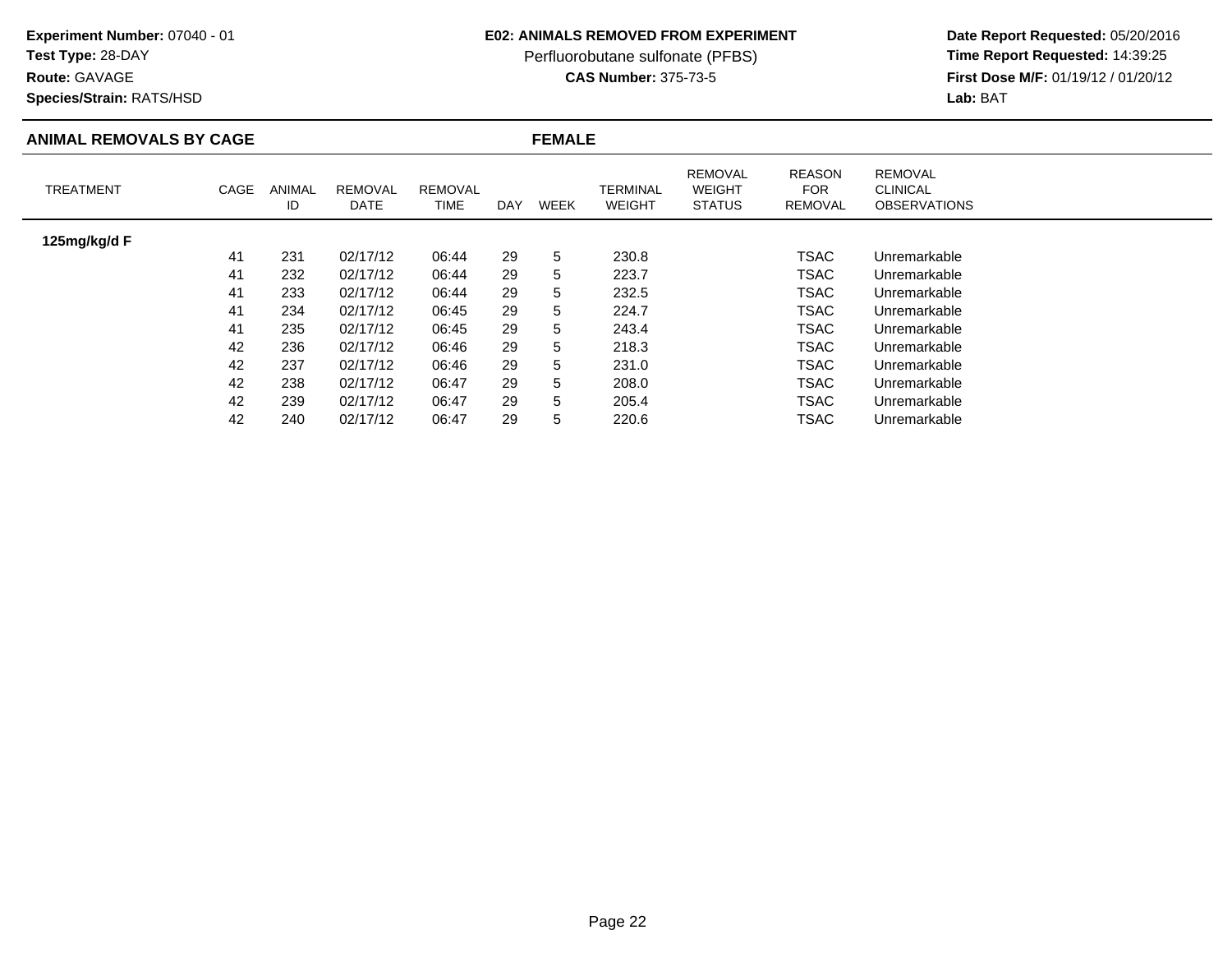## **Test Type:** 28-DAY

### **Route:** GAVAGE

**Species/Strain:** RATS/HSD

### **E02: ANIMALS REMOVED FROM EXPERIMENT**

Perfluorobutane sulfonate (PFBS)<br>**CAS Number:** 375-73-5

| <b>ANIMAL REMOVALS BY CAGE</b> |      |                     |                        |                               |     | <b>FEMALE</b> |                           |                                                  |                                        |                                                          |  |  |  |
|--------------------------------|------|---------------------|------------------------|-------------------------------|-----|---------------|---------------------------|--------------------------------------------------|----------------------------------------|----------------------------------------------------------|--|--|--|
| <b>TREATMENT</b>               | CAGE | <b>ANIMAL</b><br>ID | <b>REMOVAL</b><br>DATE | <b>REMOVAL</b><br><b>TIME</b> | DAY | <b>WEEK</b>   | TERMINAL<br><b>WEIGHT</b> | <b>REMOVAL</b><br><b>WEIGHT</b><br><b>STATUS</b> | <b>REASON</b><br><b>FOR</b><br>REMOVAL | <b>REMOVAL</b><br><b>CLINICAL</b><br><b>OBSERVATIONS</b> |  |  |  |
| 250mg/kg/d F                   |      |                     |                        |                               |     |               |                           |                                                  |                                        |                                                          |  |  |  |
|                                | 43   | 241                 | 02/17/12               | 06:49                         | 29  | 5             | 234.9                     |                                                  | <b>TSAC</b>                            | Unremarkable                                             |  |  |  |
|                                | 43   | 242                 | 02/17/12               | 06:49                         | 29  | 5             | 214.5                     |                                                  | <b>TSAC</b>                            | Unremarkable                                             |  |  |  |
|                                | 43   | 243                 | 02/17/12               | 06:50                         | 29  | 5             | 213.4                     |                                                  | <b>TSAC</b>                            | Unremarkable                                             |  |  |  |
|                                | 43   | 244                 | 02/17/12               | 06:50                         | 29  | 5             | 224.7                     |                                                  | TSAC                                   | Unremarkable                                             |  |  |  |
|                                | 43   | 245                 | 02/17/12               | 06:51                         | 29  | 5             | 228.9                     |                                                  | <b>TSAC</b>                            | <b>Clonic Seizures</b>                                   |  |  |  |
|                                | 44   | 246                 | 02/17/12               | 06:52                         | 29  | 5             | 216.1                     |                                                  | <b>TSAC</b>                            | Unremarkable                                             |  |  |  |
|                                | 44   | 247                 | 02/17/12               | 06:53                         | 29  | 5             | 229.9                     |                                                  | <b>TSAC</b>                            | Unremarkable                                             |  |  |  |
|                                | 44   | 248                 | 02/17/12               | 06:53                         | 29  | 5             | 222.5                     |                                                  | <b>TSAC</b>                            | Unremarkable                                             |  |  |  |
|                                | 44   | 249                 | 02/13/12               | 07:48                         | 25  | 4             | 207.5                     |                                                  | <b>NATD</b>                            | Unremarkable                                             |  |  |  |
|                                | 44   | 250                 | 02/17/12               | 06:55                         | 29  | 5             | 233.6                     |                                                  | <b>TSAC</b>                            | Unremarkable                                             |  |  |  |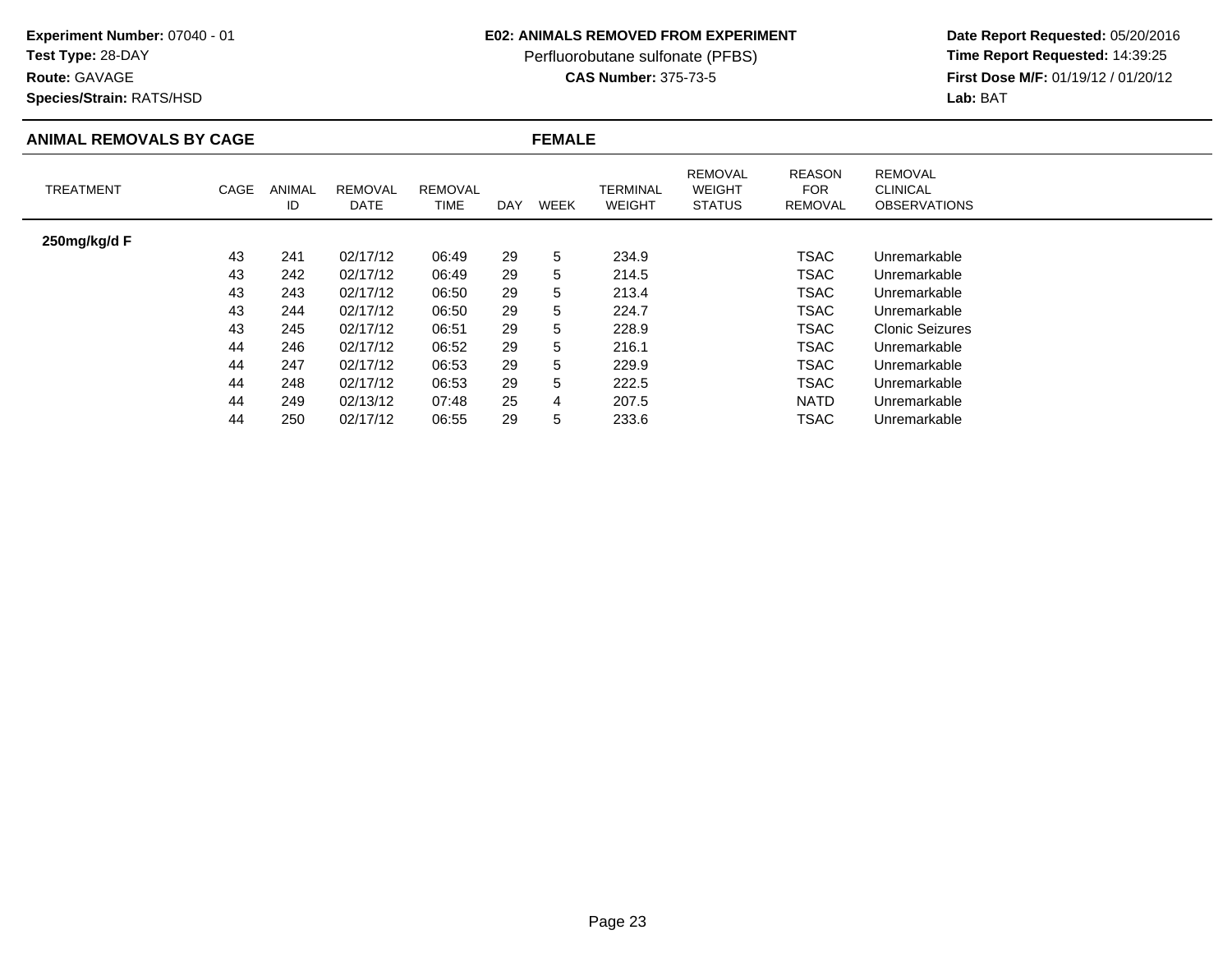## **Test Type:** 28-DAY

### **Route:** GAVAGE

**Species/Strain:** RATS/HSD

### **E02: ANIMALS REMOVED FROM EXPERIMENT**

Perfluorobutane sulfonate (PFBS)<br>**CAS Number:** 375-73-5

| <b>ANIMAL REMOVALS BY CAGE</b> |      |              |                        |                        |     | <b>FEMALE</b> |                           |                                                  |                                               |                                                          |  |  |
|--------------------------------|------|--------------|------------------------|------------------------|-----|---------------|---------------------------|--------------------------------------------------|-----------------------------------------------|----------------------------------------------------------|--|--|
| <b>TREATMENT</b>               | CAGE | ANIMAL<br>ID | <b>REMOVAL</b><br>DATE | <b>REMOVAL</b><br>TIME | DAY | <b>WEEK</b>   | TERMINAL<br><b>WEIGHT</b> | <b>REMOVAL</b><br><b>WEIGHT</b><br><b>STATUS</b> | <b>REASON</b><br><b>FOR</b><br><b>REMOVAL</b> | <b>REMOVAL</b><br><b>CLINICAL</b><br><b>OBSERVATIONS</b> |  |  |
| 500mg/kg/d F                   |      |              |                        |                        |     |               |                           |                                                  |                                               |                                                          |  |  |
|                                | 45   | 251          | 02/17/12               | 06:56                  | 29  | 5             | 210.5                     |                                                  | TSAC                                          | <b>Clonic Seizures</b>                                   |  |  |
|                                | 45   | 252          | 02/17/12               | 06:56                  | 29  | 5             | 220.6                     |                                                  | TSAC                                          | Unremarkable                                             |  |  |
|                                | 45   | 253          | 02/17/12               | 06:56                  | 29  | 5             | 206.2                     |                                                  | TSAC                                          | Unremarkable                                             |  |  |
|                                | 45   | 254          | 02/17/12               | 06:57                  | 29  | 5             | 221.5                     |                                                  | TSAC                                          | Unremarkable                                             |  |  |
|                                | 45   | 255          | 02/09/12               | 11:10                  | 21  | 3             | 210.5                     |                                                  | <b>NATD</b>                                   | Unremarkable                                             |  |  |
|                                | 46   | 256          | 02/17/12               | 06:58                  | 29  | 5             | 225.3                     |                                                  | TSAC                                          | Unremarkable                                             |  |  |
|                                | 46   | 257          | 02/17/12               | 06:58                  | 29  | 5             | 187.7                     |                                                  | TSAC                                          | Unremarkable                                             |  |  |
|                                | 46   | 258          | 02/17/12               | 06:59                  | 29  | 5             | 215.1                     |                                                  | TSAC                                          | Unremarkable                                             |  |  |
|                                | 46   | 259          | 02/17/12               | 06:59                  | 29  | 5             | 215.8                     |                                                  | TSAC                                          | Unremarkable                                             |  |  |
|                                | 46   | 260          | 02/17/12               | 07:00                  | 29  | 5             | 209.6                     |                                                  | TSAC                                          | <b>Clonic Seizures</b>                                   |  |  |